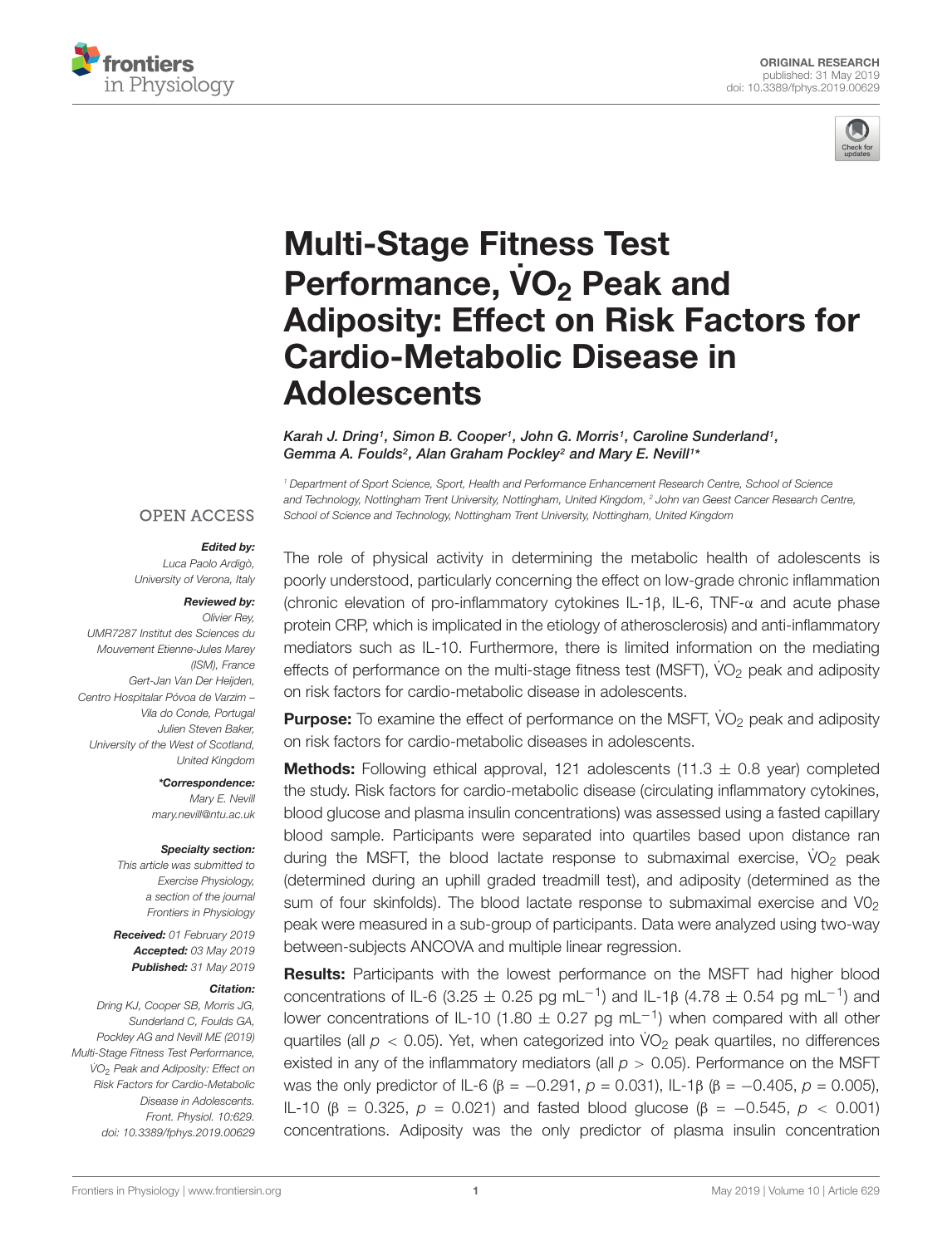$(β = 0.515, p < 0.001)$  and blood pressure (diastolic: β = 0.259, p = 0.042; mean arterial pressure:  $β = 0.322$ ,  $ρ = 0.011$ ).

**Conclusion:** Enhanced performance on the MSFT, but not VO<sub>2</sub> peak, was associated with a favorable inflammatory profile in adolescents; whilst adiposity adversely affected plasma insulin, diastolic and mean arterial blood pressure. These findings demonstrate that enhancing performance on the MSFT and maintaining a healthy body composition are a potential therapeutic intervention for the attenuation of risk factors for cardio-metabolic diseases in adolescents.

Keywords: low-grade chronic inflammation, insulin resistance, cardio-metabolic disease, multi-stage fitness test,  $\mathsf{VO}_2$  peak, adiposity

### INTRODUCTION

Low-grade chronic inflammation is a key risk factor in the pathogenesis of cardio-metabolic diseases (including hypertension, hyperglycemia and early insulin resistance) and atherosclerotic plaques [\(Balagopal et al.,](#page-11-0) [2011\)](#page-11-0). The presence of low-grade chronic inflammation is currently the strongest predictor of cardiovascular events in adults, bettering traditional markers of dyslipidemia and hypertension [\(Petersen and](#page-11-1) [Pedersen,](#page-11-1) [2005\)](#page-11-1). Although cardiovascular disease typically presents during adulthood, the prevalence of low-grade chronic inflammation in adolescents [\(Balagopal et al.,](#page-11-0) [2011\)](#page-11-0) is of concern, as early and continued exposure increases the risk of early onset cardiovascular disease and type 2 diabetes [\(Gleeson et al.,](#page-11-2) [2011\)](#page-11-2).

Low-grade chronic inflammation is a chronic, 2- to 3- fold elevation in the concentrations of inflammatory mediators, including interleukin-1β (IL-1β), interleukin-6 (IL-6), interleukin-1 receptor antagonist (IL-1ra), tumor necrosis factor-α (TNF-α) and the acute phase protein C-reactive protein (CRP) [\(Petersen and Pedersen,](#page-11-1) [2005\)](#page-11-1). Acute bouts of physical activity are implicated in the prevention of low-grade chronic inflammation through the anti-inflammatory response that occurs post-exercise [\(Gleeson et al.,](#page-11-2) [2011\)](#page-11-2). Recently, it has been shown that acute bouts of games-based activity transiently increased concentrations of anti-inflammatory mediators IL-10 and IL-1rα in healthy young people [\(Dring et al.,](#page-11-3) [2019\)](#page-11-3) and middle-aged men [\(Mendham et al.,](#page-11-4) [2015\)](#page-11-4). Increased concentrations of IL-10 and IL-1ra are reported to inhibit the synthesis of pro-inflammatory cytokines (IL-1β and TNF-α) and improve insulin sensitivity when assessed in vitro [\(Gleeson](#page-11-2) [et al.,](#page-11-2) [2011\)](#page-11-2). Furthermore, regular participation in physical activity prevents excessive adiposity [\(Van der Heijden et al.,](#page-12-0) [2012\)](#page-12-0) and reduces adiposity in overweight adolescents [\(Rey](#page-11-5) [et al.,](#page-11-5) [2017\)](#page-11-5) and adults [\(Alrushud et al.,](#page-11-6) [2017\)](#page-11-6). Although such findings support regular moderate intensity physical activity as a potential therapeutic intervention that protects against the development of risk factors for cardio-metabolic disease, the chronic effects of regular training resulting in enhanced physical fitness on low-grade chronic inflammation in adolescents are relatively unknown.

When assessing the effect of physical fitness on low-grade chronic inflammation a comprehensive range of inflammatory mediators (IL-1β, IL-6, TNF-α, and CRP) should be measured

[\(Petersen and Pedersen,](#page-11-1) [2005\)](#page-11-1). Yet, in adolescents and adults, research has focused on the relationship between physical fitness and a limited number of pro-inflammatory mediators (IL-6, TNF-α, and CRP) [\(Platat et al.,](#page-11-7) [2006;](#page-11-7) [Ischander et al.,](#page-11-8) [2007;](#page-11-8) [Bugge et al.,](#page-11-9) [2012;](#page-11-9) [Buchan et al.,](#page-11-10) [2015\)](#page-11-10). In adolescents, the findings of previous studies assessing the relationship between physical fitness and inflammatory mediators IL-6, TNFα and CRP are inconclusive with no apparent relationship [\(Platat et al.,](#page-11-7) [2006;](#page-11-7) [Steene-Johannessen et al.,](#page-12-1) [2013\)](#page-12-1), or inverse associations observed [\(Bugge et al.,](#page-11-9) [2012;](#page-11-9) [Silva et al.,](#page-12-2) [2014;](#page-12-2) [Buchan et al.,](#page-11-10) [2015\)](#page-11-10). Furthermore, the relationship between physical fitness and concentrations of anti-inflammatory mediator IL-10 is unknown despite the potential of IL-10 to reduce low-grade chronic inflammation and improve insulin sensitivity [\(Petersen and Pedersen,](#page-11-1) [2005\)](#page-11-1). Increasing adiposity reduces the expression of IL-10 in normal weight and overweight individuals [\(Esposito and Giugliano,](#page-11-11) [2004;](#page-11-11) [Utsal et al.,](#page-12-3) [2013\)](#page-12-3), whereas the effect of physical fitness on IL-10 concentration has only been studied once, in healthy, normal weight adults [\(Jürimäe et al.,](#page-11-12) [2017a\)](#page-11-12) and once in pubertal girls [\(Jürimäe et al.,](#page-11-13) [2017b\)](#page-11-13). [Jürimäe et al.](#page-11-12) [\(2017a\)](#page-11-12) reported no relationship between maximal oxygen uptake and IL-10 concentration in well-trained adult rowers. These null findings might relate to the well-trained study population, in that the variability of fitness among the participants was not diverse enough for a relationship to be established. However, when comparing well-trained, female adolescent rhythmic gymnasts against untrained counterparts, there was still no difference across 12 markers of inflammation, which included anti-inflammatory mediator IL-10 [\(Jürimäe et al.,](#page-11-13) [2017b\)](#page-11-13). Whilst the inflammatory profiles of the trained gymnasts and the untrained controls were similar, there was no measurement of physical fitness or body composition in the pubertal girls; therefore, the relationship between physical fitness, inflammatory markers and IL-10 concentration remains unknown, particularly in young people.

In previous studies in adolescents and adults, the effect of long-term training on risk factors for cardio-metabolic disease has been determined by peak oxygen consumption when using graded treadmill tests [\(Ischander et al.,](#page-11-8) [2007;](#page-11-8) [Bugge](#page-11-9) [et al.,](#page-11-9) [2012;](#page-11-9) [Silva et al.,](#page-12-2) [2014\)](#page-12-2) and graded cycle ergometer tests [\(Steene-Johannessen et al.,](#page-12-1) [2013\)](#page-12-1). The discrepant findings of previous research could relate to the limitations of  $\rm \dot{VO}_2$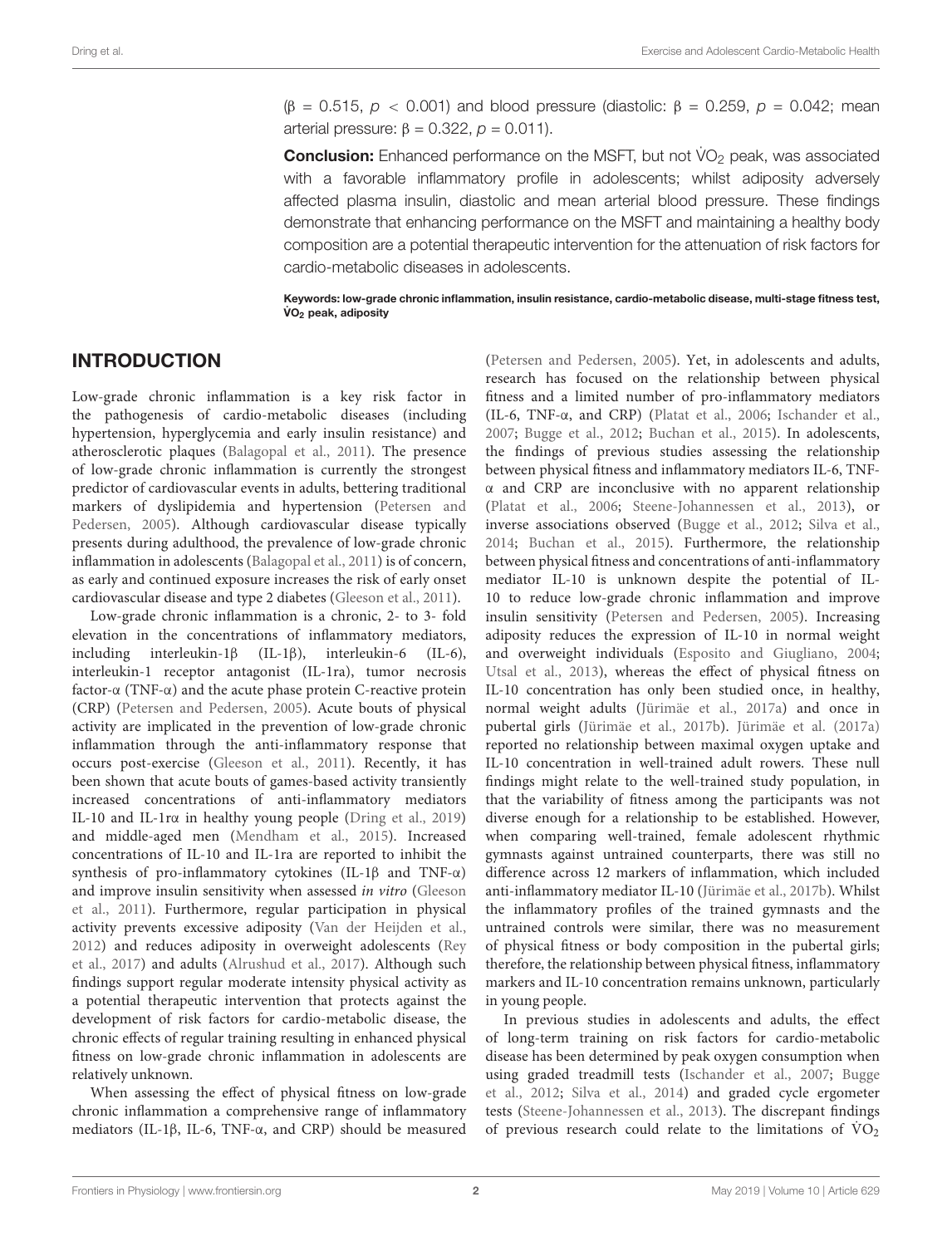peak as a measure of physical fitness [\(Coyle et al.,](#page-11-14) [1983\)](#page-11-14), as  $\rm \dot{V}O_2$  peak is considered to be relatively insensitive to changes in training status, with up to 50% of an individual's VO<sub>2</sub> peak being determined by genetics [\(Bouchard,](#page-11-15) [2012\)](#page-11-15). Regular participation in moderate-to-vigorous activity moderates an individual's exercise capacity and is the mechanism that stimulates the transient inflammatory response that prevents low-grade chronic inflammation [\(Dring et al.,](#page-11-3) [2019\)](#page-11-3). When focusing on the relationship between physical fitness and risk factors for cardio-metabolic disease the measurement of fitness should therefore be sensitive to changes in an individual's ability to perform prolonged exercise [\(Strasser and Burtscher,](#page-12-4) [2018\)](#page-12-4). The blood lactate response to submaximal exercise is more sensitive to changes in training status than maximal oxygen uptake in both adults [\(Edwards et al.,](#page-11-16) [2003\)](#page-11-16) and young people [\(Grant,](#page-11-17) [2001\)](#page-11-17). Furthermore, the submaximal nature of the test allows the assessment of a heterogeneous population and therefore allows the comparison of individuals from sedentary, recreationally active and well-trained backgrounds. Performance on the MSFT is also a commonly used, reliable and easy to administer, field measure of physical fitness in young people [\(Ortega et al.,](#page-11-18) [2008\)](#page-11-18) and is sensitive to changes in training status [\(Aziz et al.,](#page-11-19) [2005\)](#page-11-19). Therefore, the blood lactate response to submaximal exercise and the MSFT are potentially better suited for examining the relationship between physical fitness (physical capacity to perform prolonged exercise) and risk factors for cardio-metabolic disease.

As excessive adiposity mediates an increase in low-grade chronic inflammation, several studies have assessed the relationship between different measures of body composition and levels of the pro-inflammatory mediators IL-6 and TNF-α [\(Galcheva et al.,](#page-11-20) [2011;](#page-11-20) [Bugge et al.,](#page-11-9) [2012;](#page-11-9) [Utsal et al.,](#page-12-3) [2013;](#page-12-3) [Lopez-](#page-11-21)[Alcaraz et al.,](#page-11-21) [2014\)](#page-11-21). Findings are inconclusive in that adiposity has been reported to have no effect on the pro-inflammatory mediators in several studies [\(Steene-Johannessen et al.,](#page-12-1) [2013;](#page-12-1) [Lopez-Alcaraz et al.,](#page-11-21) [2014\)](#page-11-21). However, increased adiposity has been associated with higher IL-6 and TNF-α concentration in adolescents in other studies [\(Galcheva et al.,](#page-11-20) [2011;](#page-11-20) [Bugge et al.,](#page-11-9) [2012;](#page-11-9) [Utsal et al.,](#page-12-3) [2013\)](#page-12-3). Of the studies that have examined adiposity, only one has considered the potential mediating effects of physical fitness [\(Silva et al.,](#page-12-2) [2014\)](#page-12-2). In the study of [Silva et al.](#page-12-2) [\(2014\)](#page-12-2) maximal oxygen uptake test was the best predictor of metabolic risk (calculated from traditional risk factors including blood pressure and dyslipidemia). Although these findings suggest that physical fitness is important for the prevention of traditional cardio-metabolic risk factors, it remains unknown whether physical fitness or adiposity best predicts, or whether these variables additively predict, risk factors for cardio-metabolic disease in adolescents.

Therefore, the aim of the present study was to determine the effect of MSFT performance, the blood lactate response to submaximal exercise,  $\dot{V}O_2$  peak and adiposity on a comprehensive panel of pro- and anti-inflammatory cytokines in conjunction with traditional cardio-metabolic risk factors in adolescents. A secondary aim of the study was to determine whether peak oxygen uptake (also influenced by genetics), MSFT performance or blood lactate concentration during sub-maximal exercise (better markers of the capacity to perform prolonged exercise) or adiposity better predict risk factors for cardio-metabolic disease in adolescents.

### MATERIALS AND METHODS

### Participant Characteristics

A cross-sectional sample of 140 adolescents aged 10–12 years were recruited to participate in the present study. Given that 19 participants withdrew from the study ( $n = 10$  due to illness,  $n = 5$  due to injury and  $n = 4$  due to reluctance to provide a capillary blood sample), 121 young people (61 male, 60 female, age 11.3  $\pm$  0.8 year) participated. All participants underwent anthropometric measures of body mass, height and sitting stature to predict age at peak height velocity (APHV, calculated using the method described in [Moore et al.,](#page-11-22) [2015\)](#page-11-22), as the preferred measure of maturation. Body mass was measured using a Seca 770 digital scale which is accurate to 0.1 kg (Seca, Hamburg, Germany), and height was measured using a Leicester Height Measure which is accurate 0.1 cm (Seca, Hamburg, Germany), to allow the determination of body mass index BMI, [calculated as body mass (kg)/stature  $(m)^2$ ]. Participant characteristics were; height 151.9  $\pm$  7.2 cm, body mass 43.1  $\pm$  9.5 kg, BMI Percentile 52.3  $\pm$  29.3; years from peak height velocity 1.9  $\pm$  0.7 year (males  $-2.0 \pm 0.7$  year; females  $-1.9 \pm 0.8$  year).

### Study Design

Ethical approval was received from the Nottingham Trent University's Ethical Advisory Committee (SPOR-400). Participants were recruited from local secondary schools and sports clubs in the East Midlands, United Kingdom. Written parental consent and verbal child assent was obtained during recruitment. Health screen questionnaires were completed by the participants' parent/guardian and checked by a lead investigator to ensure there were no medical conditions that might affect participation in the study.

All trials were separated by a minimum of 7 days (further details of which are provided below). The field measurements (completed during the first trial) consisted of anthropometric measures (body mass, stature and sitting stature), skinfolds and the MSFT, in that order. The health measurements (completed during the second trial, which commenced at ∼8.30 am) consisted of resting blood pressure followed by a resting capillary blood sample (fasted from 9 pm the previous evening). Finally, a sub-sample of participants (68 participants, 30 male, age: 11.6 ± 0.6; APHV: −1.9 ± 0.7 year) completed exercise laboratory tests including a submaximal treadmill test and a  $\rm \dot{V}O_2$ peak test, which were separated by 20 min passive recovery. Only a sub-sample of participants from the study population volunteered to complete the final part of the study. Those that removed themselves from the exercise laboratory tests did so as they were not willing to take an additional day off school. Prior to all measurements, participants were asked to refrain from moderate-to-vigorous physical activity for 24 h. A telephone call was made to parents/guardians the evening prior to the testing sessions to ensure compliance with the study requirements.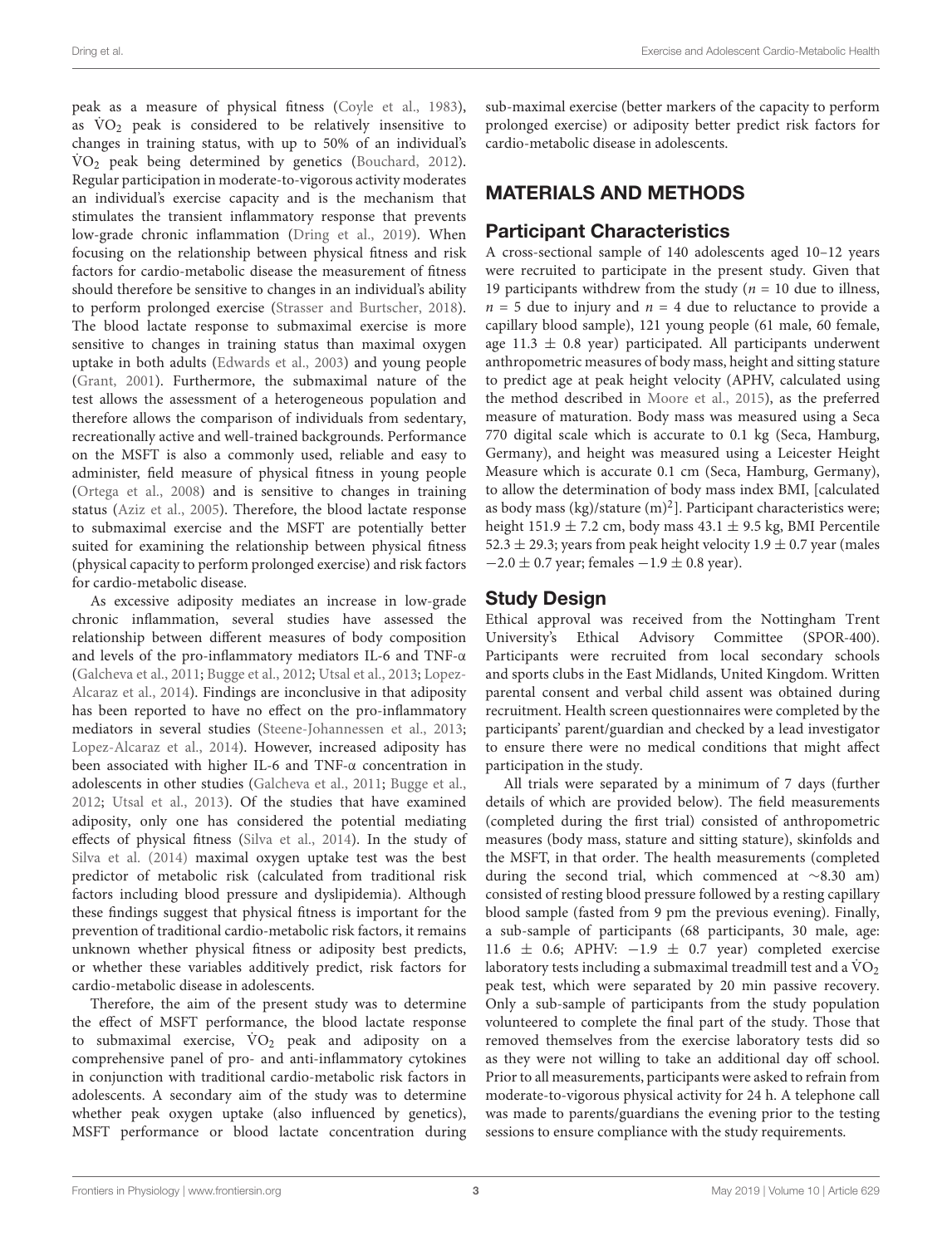#### Dring et al. Exercise and Adolescent Cardio-Metabolic Health

#### Field Measures Body Composition

Skinfold thickness was measured using a Harpenden Caliper (Baty International, Burgess, Hill, United Kingdom) at four sites (tricep, subscapular, supraspinale, front thigh). All measurements were taken twice in rotation and on the right-hand side of the body. An average of the two measurements was taken unless the difference between the two measurements was >5%. In this circumstance, a third measurement was taken and the median value used as the criterion measure. All skinfold measures were completed by trained kinanthropometrists using methods described in [The International Society for the Advancement of](#page-12-5) [Kinanthropometry](#page-12-5) [\(2001\)](#page-12-5). The use of skinfolds in assessing body composition in young people is reported as an effective, valid and reliable method in young people [\(Yeung and Hui,](#page-12-6) [2010;](#page-12-6) [Bugge](#page-11-9) [et al.,](#page-11-9) [2012\)](#page-11-9). Specifically, the sum of the four skinfold thickness scores was the preferred assessment of body composition in the present study, as estimating body fat percentage from skinfold thickness has been associated with large random error and significant systematic error [\(Reilly et al.,](#page-11-23) [1995\)](#page-11-23).

#### Multi-Stage Fitness Test (MSFT)

During the MSFT, participants completed progressive 20-m shuttle runs until the point of volitional exhaustion [\(Ramsbottom](#page-11-24) [et al.,](#page-11-24) [1988\)](#page-11-24). The MSFT started at a speed of 8.5 km  $h^{-1}$ and increased by 0.5 km h−<sup>1</sup> for each 1-min stage completed. Participants were fitted with a heart rate monitor (First Beat Technologies Ltd., Finland) prior to the start of the test and heart rate was monitored in real-time throughout its duration. Verbal encouragement was provided throughout to ensure participants worked to the point of volitional exhaustion. The distance ran during the MSFT was used as the criterion measure.

## Health Measures

### Blood Pressure

On arrival at the exercise laboratory following an overnight fast, participants were seated quietly for 5 min prior to the measurement of blood pressure. Two blood pressure measurements were taken from each participant's left arm, which was rested at chest height, using an HBP-1300-United Kingdom sphygmomanometer (Omron, Milton Keynes, United Kingdom). The average of the two blood pressure measures was used as the criterion measure. If systolic blood pressure differed by >5 mmHg, then a third blood pressure measurement was taken and the median value used as the criterion measure. Mean arterial blood pressure was determined using the following calculation [\(Smeltzer et al.,](#page-12-7) [2010\)](#page-12-7): diastolic blood pressure + {[0.33<sup>∗</sup> (systolic blood pressure – diastolic blood pressure)]}.

#### Capillary Blood Samples

Capillary blood samples were obtained early in the morning following an overnight fast and during the speed lactate treadmill test (baseline and following each progressive stage). Prior to the fasted capillary blood sample, participants' hands were warmed by submersion in warm water with clothing placed over their chosen arm to increase capillary blood flow. A Unistik single-use lancet (Unistik Extra, 21G gauge, 2.0 mm depth, Owen Mumford

Ltd., United Kingdom) was used and blood was collected into three 300 µl EDTA microvettes (Sarstedt Ltd., United Kingdom). A 25 µl whole blood sample was collected using a plain pre-calibrated glass pipette (Hawksley Ltd., United Kingdom) and immediately dispensed into 250 µl of ice-cooled 2.5% v/v perchloric acid to be deproteinised. The whole blood samples and the diluted perchloric acid samples were centrifuged at 1500  $\times g$ for 5 min (Eppendorf 5415C, Hamburg, Germany). Plasma was pipetted from the original whole blood samples and placed into one of three 500 µl plastic vials for subsequent analysis. All samples were immediately frozen at  $-20^{\circ}$ C and transferred to a −80◦C freezer at the earliest opportunity.

Blood glucose concentrations were determined in duplicate using a commercially available assay (GOD/PAP method, GL364, Randox, Ireland) and were read spectrophotometrically (intra-assay coefficient of variation (CV) = 2.3%). Plasma insulin concentrations were determined using a commercially available ELISA (Mercodia Ltd., Sweden; CV = 3.2%). Fasted blood glucose and plasma insulin concentration were used to calculate the HOMA index (fasting plasma insulin  $(\mu U)$ mL<sup>-1</sup>) x fasting blood glucose (mmol L<sup>-1</sup>)/22.5), as a measure of insulin resistance in adolescents [\(Keskin et al.,](#page-11-25) [2005\)](#page-11-25). Pro-inflammatory (IL-1β, IL-6, TNF-α) and anti-inflammatory (IL-10) cytokine concentrations were determined using an AimPlex, flow cytometry-based multiplex immunoassay (YSL Bioprocess Development Company, Pomona, United States) and a Beckman Coulter Gallios<sup>TM</sup> flow cytometer and Kaluza<sup>TM</sup> acquisition and analysis software (Beckman Coulter, London, United Kingdom). CRP concentrations were determined using the same approach, but on a separate plate. The intra-assay CV based on eight repeat measurements for inflammatory cytokines were as follows: IL-6: 15.9%, IL-1β: 17.4%, TNF-a: 14.7%, IL-10: 13.2% and CRP: 10.4%. Blood lactate concentrations were determined in duplicate using a commercially available assay (PAP method, LC2389, Randox, Ireland) and were read spectrophotometrically  $(CV = 6.7\%).$ 

#### Exercise Laboratory Measures Blood Lactate During Sub-Maximal Exercise

A sub-sample of participants completed a submaximal test on a calibrated treadmill (Technogym, Italy). Prior to participation, participants were fitted with a heart rate monitor (First Beat Technologies Ltd., Finland) and maximum heart rate during the final minute of each stage was recorded. Participants completed three to six, 4-min runs, interspersed with 1-min rest whilst a capillary blood sample was taken. The first stage of the test was completed at an individualized speed that was comfortable for the participant (between 6 and  $\overline{8}$  km<sup>-1</sup> h<sup>-1</sup>), which increased by 1  $km^{-1}$  h<sup>-1</sup> for each stage completed thereafter. The blood lactate concentration at 8.5 km  $h^{-1}$ was used as the criterion measure and was calculated by mathematically fitting a curve to the blood lactate-running speed relationship.

### VO<sub>2</sub> Peak Test

A sub-sample of participants completed a maximal oxygen uptake test on a treadmill to measure  $\rm \dot{\hat{V}O}_2$  peak (ml kg<sup>-1</sup> min<sup>-1</sup>).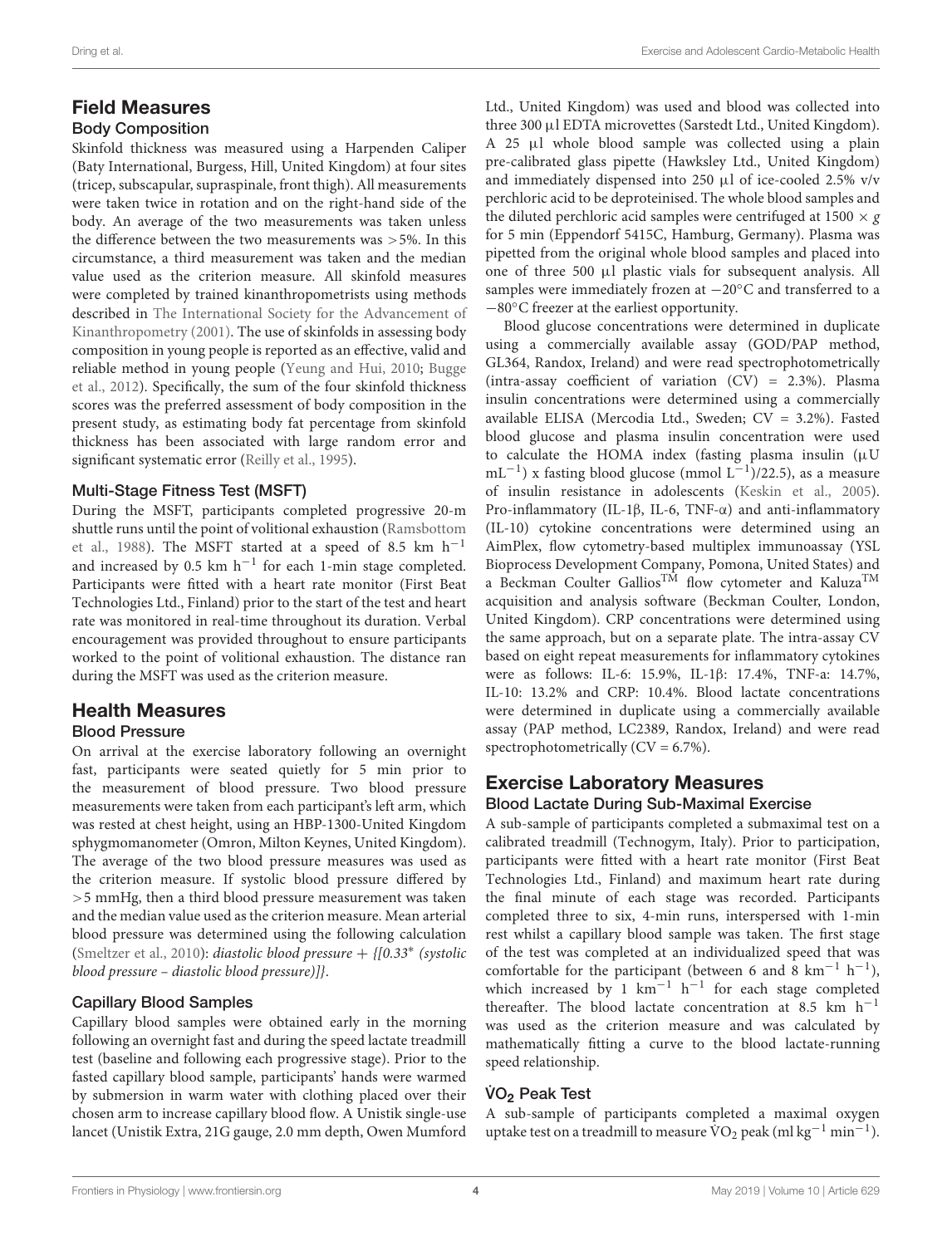The speed of the test was constant and individualized for each participant based on the speed that corresponded with 85% HRmax during the prior submaximal test. The gradient of the treadmill increased by 1% per minute of the test completed. Participants were required to run to the point of volitional exhaustion, which was indicated by the participant's rating of perceived exertion on a 6 – 20 Borg scale [\(Borg,](#page-11-26) [1998\)](#page-11-26) in conjunction with live monitoring of their heart rate. Prior to the exercise laboratory tests, all participants were shown the Borg scale and given an age appropriate explanation of the information provided from this psychological evaluation of perceived exertion. Participants were instructed to point to the scale to indicate the rating relating to how intense the exercise felt when they were shown the scale. During the final minute of the test, participants breathed expired air into a Douglas Bag, which was later analyzed on a Servomex 1440 Gas Analyser (Servomex, United States) to calculate  $\rm \dot{VO}_2$  peak (ml kg<sup>-1</sup> min<sup>-1</sup>). Verbal encouragement was provided throughout the test to ensure the participant worked to the point of volitional exhaustion.

### Statistical Analysis

An a priori power calculation was performed using GPower 3.1.9.2 and based on IL-6 data in previous research [\(Ischander et al.,](#page-11-8) [2007\)](#page-11-8), with an alpha probability level of 0.05, 4 groups and 1 covariate; a total sample size of 107 was required.

Participants were separated into distinct fitness quartiles quantified by distance ran on the MSFT, blood lactate concentration at 8.5 km h−<sup>1</sup> and maximal oxygen uptake determined from the  $\rm \dot{V}O_2$  peak test ([Table 1](#page-4-0)). Adiposity quartiles were quantified from the sum of skinfolds. The first quartile (defined as the 25th percentile, which included participants with values  $\leq$ 25% of all values in the present study) included participants with the lowest physical fitness and highest adiposity. The effect of physical fitness and adiposity quartile on risk factors for cardio-metabolic disease was analyzed via two-way between subjects ANCOVA with maturation (APHV) used as a covariate in SPSS (Version 24, SPSS Inc., Chicago, Il, United States). When significant interactions were observed between physical fitness/adiposity and sex, post hoc comparisons were performed using a least significant difference (LSD) correction. Post hoc comparisons interrogated significant interactions between boys and girls within quartiles and within sex comparisons across quartiles. Where significant effects existed, effect sizes were calculated as Cohen's d. Multiple linear regression was used to examine the relationship (adjusted for APHV) between independent variables (distance on the MSFT,  $\dot{V}O_2$  peak and adiposity) and each cardio-metabolic risk factor (IL-6, IL-1β, IL-10, TNF-α, CRP, fasted blood glucose and plasma insulin, HOMA, systolic, diastolic and mean arterial blood pressure). Blood lactate concentration during sub-maximal exercise was not examined in the multiple linear regression, as the sample size did not meet the minimum criteria necessary for four predictor variables [\(Vanvoorhis and Morgan,](#page-12-8) [2007\)](#page-12-8). For all analysis significance was accepted as  $P < 0.05$  and data are presented as mean  $\pm$  SEM.

### RESULTS

Quartiles for each variable (distance ran on the MSFT,  $\rm \dot{V}O_2$ peak, blood lactate concentration at 8.5 km h<sup>-1</sup> and adiposity) were separately determined for boys and girls (**[Table 1](#page-4-0)**). When considering the effect of sex on MSFT performance, boys ran further than their female counterparts across all quartiles (all  $p < 0.001$ ). Similarly, boys in quartiles one to three had a higher peak oxygen consumption, a lower blood lactate concentration at 8.5 km h−<sup>1</sup> and lower adiposity when compared with their female counterparts (all  $p < 0.001$ ). There was no difference between boys and girls in  $\text{VO}_2$  peak ( $p = 0.970$ ) or adiposity ( $p = 0.086$ ; **[Table 1](#page-4-0)**) in quartile four. BMI had no statistically significant effect on any of the outcome variables (all  $p > 0.05$ ).

### Inflammation

#### IL-6

When separating participants into quartiles based on distance ran on the MSFT, IL-6 concentration was higher in quartile one when compared with participants in the third ( $p = 0.011$ ,  $d = 0.6$ ) and fourth quartiles [ $p = 0.009$ ,  $d = 0.7$ ; main effect:  $F_{(3,90)} = 2.9, p = 0.038;$  **[Figure 1](#page-5-0)** and **[Table 2](#page-5-1)**. There was no difference in IL-6 concentration when separating participants

<span id="page-4-0"></span>TABLE 1 | Performance in the multi-stage fitness test (distance run), VO<sub>2</sub> peak, Blood lactate at 8.5 km h<sup>−1</sup> on the speed lactate test and adiposity from sum of skinfolds separated by sex and into quartiles.

| Quartile | Distance run on<br>the MSFT (m) |              | VO <sub>2</sub> Peak<br>(ml $kg^{-1}$ min <sup>-1</sup> ) |                  | Blood lactate at 8.5 km $h^{-1}$<br>on the speed lactate test<br>(mmol $L^{-1}$ ) |                | <b>Adiposity from</b><br>sum of skinfolds<br>(mm) |              |
|----------|---------------------------------|--------------|-----------------------------------------------------------|------------------|-----------------------------------------------------------------------------------|----------------|---------------------------------------------------|--------------|
|          | <b>Boys</b>                     | Girls        | <b>Boys</b>                                               | Girls            | <b>Boys</b>                                                                       | Girls          | <b>Boys</b>                                       | Girls        |
|          | $860 + 60$                      | $480 + 60*$  | $40.2 + 3.2$                                              | $34.1 + 1.5^*$   | $2.71 + 0.17$                                                                     | $5.20 + 0.96*$ | $56 \pm 3$                                        | $97 \pm 3^*$ |
| 2        | $1300 \pm 20$                   | $900 + 40*$  | $49.9 + 0.6$                                              | $42.9 + 0.8^*$   | $2.30 \pm 0.27$                                                                   | $3.62 + 0.79*$ | $40 \pm 1$                                        | $54 \pm 2*$  |
| 3        | $1500 \pm 20$                   | $1160 + 20*$ | $52.7 + 0.4$                                              | $48.9 \pm 0.7^*$ | $1.95 + 0.38$                                                                     | $2.62 + 0.54*$ | $34 \pm 1$                                        | $39 \pm 1*$  |
| 4        | $1800 + 40$                     | $1540 + 60*$ | $57.9 + 1.2$                                              | $58.0 \pm 1.3$   | $1.07 \pm 0.22$                                                                   | $1.61 + 0.88$  | $27 + 1$                                          | $29 + 1$     |

Participants in quartile one had the lowest physical fitness or highest adiposity (Mean ± SEM). \*Denotes significant differences between boys and girls in respective quartiles.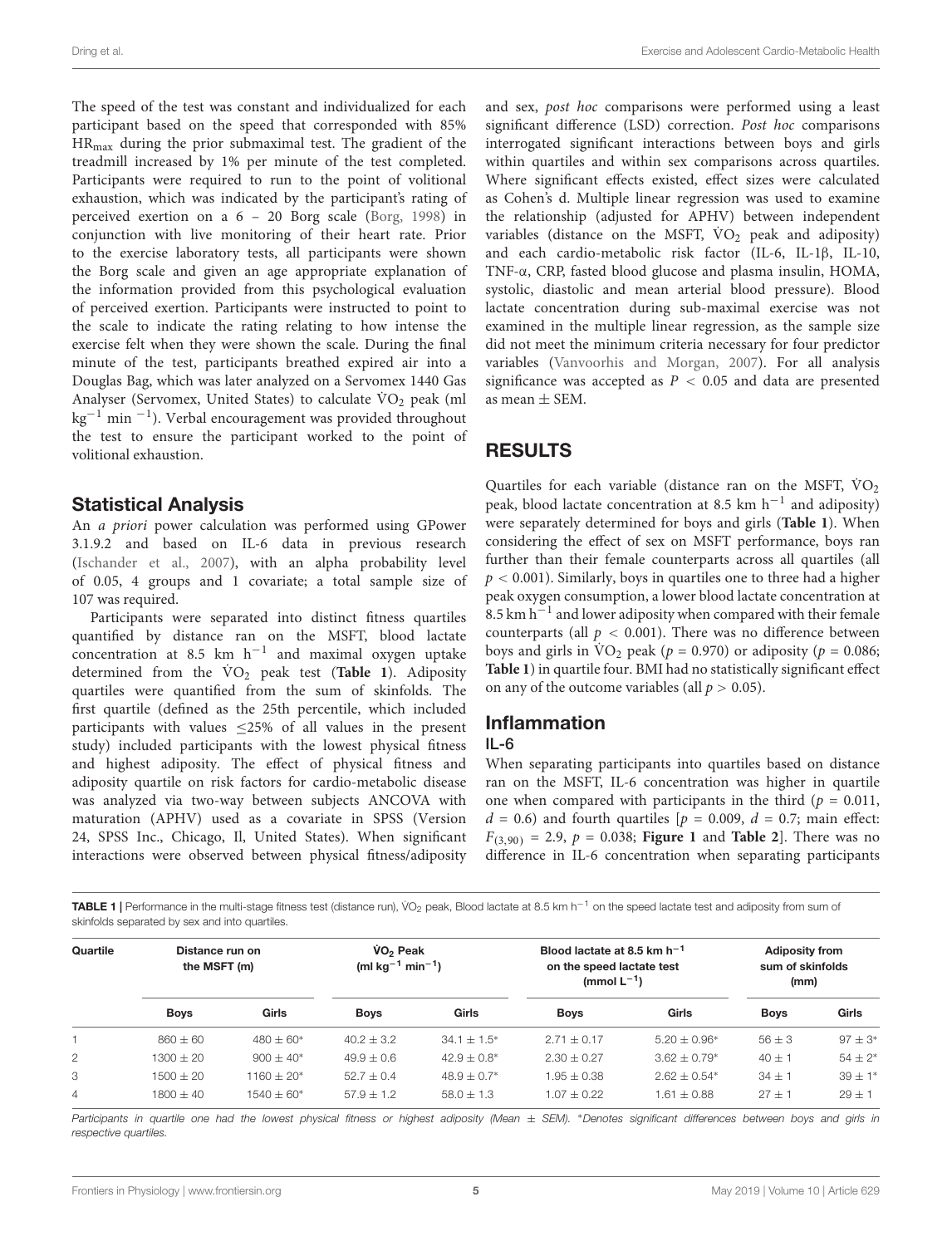

<span id="page-5-0"></span>by  $\text{VO}_2$  peak, blood lactate concentration at 8.5 km h<sup>-1</sup> or adiposity (all  $p > 0.05$ ), nor was there any difference between boys and girls (main effect of sex: all  $p > 0.05$ ; interaction effect: all  $p > 0.05$ ). The multiple regression analysis (**[Table 3](#page-6-0)**) revealed that distance ran on the MSFT was the only statistically significant predictor of IL-6 concentration, after adjustment for APHV, with a negative relationship observed between the two variables ( $\beta = -0.291$ ,  $p = 0.031$ ).

#### IL-1β

When separating participants into quartiles based on distance ran on the MSFT, IL-1β concentration was higher in quartile one when compared with participants in the third ( $p = 0.039$ ,  $d = 0.6$ ) and fourth quartiles [ $p = 0.008$ ,  $d = 0.8$ ; main effect:  $F_{(3,96)} = 3.1, p = 0.032$ ; **[Figure 2](#page-6-1)** and **[Table 2](#page-5-1)**]. There was no difference in IL-1β concentration when separating participants by  $\text{VO}_2$  peak, blood lactate concentration at 8.5 km h<sup>-1</sup> or adiposity (all  $p > 0.05$ ). When considering the effect of sex, IL-1β concentration was higher in boys than girls [boys; 4.26 ± 0.44 pg·mL<sup>-1</sup>, girls; 2.94 ± 0.45 pg·mL<sup>-1</sup>; main effect of sex:  $F_{(1,96)} = 4.4$ ,  $p = 0.039$ ,  $d = 0.4$ . The effect of fitness or adiposity was not different between boys and girls (interaction: all p > 0.05). The multiple regression analysis (**[Table 3](#page-6-0)**) revealed that distance ran on the MSFT was the only statistically significant predictor of IL-1β concentration, after adjustment for APHV, with a negative relationship observed between the two variables  $(\beta = -0.405, p = 0.005).$ 

#### IL-10

When separating participants into quartiles determined by blood lactate concentration at 8.5 km  $h^{-1}$ , IL-10 concentration was lower in quartile one when compared with participants in quartile four  $[p = 0.006, d = 0.9; \text{ main effect: } F_{(3,27)} = 3.6,$  $p = 0.035$ , **[Figure 3](#page-7-0)** and **[Table 2](#page-5-1)**]. There was no difference in IL-10 concentration when separating participants by distance ran on the MSFT,  $\text{VO}_2$  peak or adiposity (all  $p > 0.05$ ), nor was there any difference between boys and girls (main effect of sex: all  $p > 0.05$ ; interaction: all  $p > 0.05$ ). The multiple regression

<span id="page-5-1"></span>

|                      |            | Distance Run on the MSFT (m) |             |            |            | VO2 Peak (ml kg <sup>-1</sup> min <sup>-1</sup> ) |            |            |            | Blood lactate at 8.5 km h <sup>-1</sup> during<br>speed lactate test (mmol L <sup>-1</sup> ) |            |            |            | $\binom{m}{k}$ | Adiposity from sum of skinfolds |            |
|----------------------|------------|------------------------------|-------------|------------|------------|---------------------------------------------------|------------|------------|------------|----------------------------------------------------------------------------------------------|------------|------------|------------|----------------|---------------------------------|------------|
|                      | ā          | g                            | ී           | ğ          | ā          | 8                                                 | ဗွ         | ð          | ā          | 3                                                                                            | ဗွ         | ğ          | ā          | 8              | ဗွ                              | ð          |
| $-6$ (pg mL $-1$ )   | 3.25       | 3.10                         | 2.48        | 2.37       | 3.76       | 3.47                                              | 2.60       | 2.60       | 3.57       | 3.72                                                                                         | 2.70       | 2.88       | 3.05       | 3.23           | 2.95                            | 2.47       |
|                      | ± 0.25     | $\pm 0.50$                   | $0.30*$     | $-0.30*$   | $\pm 0.54$ | $\pm 0.29$                                        | ± 0.37     | ± 0.32     | ± 0.52     | $\pm 0.57$                                                                                   | $\pm 0.50$ | $\pm 0.53$ | ± 0.26     | $\pm 0.35$     | $\pm 0.29$                      | $\pm 0.29$ |
| $-18$ (pg            | 4.78       | 4.34                         | 2.96        | 2.47       | 4.67       | 3.14                                              | 3.16       | 3.25       | 7.35       | 3.15                                                                                         | 2.72       | 2.82       | 5.51       | 3.36           | 3.58                            | 2.86       |
| $nL^{-1}$            | $\pm 0.85$ | $\pm 0.47$                   | $\pm 0.29*$ | $± 0.29*$  | $\pm$ 1.70 | $\pm 0.63$                                        | ± 0.62     | $+0.71$    | ± 2.60     | $\pm 0.65$                                                                                   | $\pm$ 1.25 | $\pm 0.68$ | $\pm 1.06$ | $\pm 0.39$     | ± 0.44                          | $+0.34$    |
| $-10$ (pg            | 1.80       | 2.08                         | 2.41        | 3.80       | 2.27       | 2.17                                              | 2.18       | 3.82       | 1.65       | 2.61                                                                                         | 2.96       | 3.62       | 2.18       | 2.11           | 2.97                            | 2.40       |
| $mL^{-1}$ )          | $\pm 0.31$ | ± 0.19                       | ± 0.41      | $\pm 0.77$ | $\pm 0.43$ | $\pm 0.23$                                        | $\pm 0.37$ | $\pm$ 1.23 | $\pm 0.45$ | $\pm 0.48$                                                                                   | $\pm 0.61$ | $± 0.45*$  | $\pm 0.31$ | $\pm 0.31$     | ± 0.76                          | $\pm 0.38$ |
| Pd) v-HV.            | 1.93       | 1.47                         | 1.47        | 1.42       | 1.71       | 1.24                                              | 1.59       | 1.74       | 2.32       | 2.00                                                                                         | 1.21       | 1.86       | 1.89       | 1.60           | 1.65                            | 1.89       |
| $m = 1$              | $\pm 0.53$ | $\pm 0.20$                   | $\pm 0.19$  | $\pm 0.24$ | $\pm 0.34$ | $\pm 0.15$                                        | $\pm 0.23$ | $\pm 0.32$ | ± 0.62     | $\pm 0.57$                                                                                   | ± 1.91     | $\pm 0.42$ | $\pm$ 0.17 | $\pm 0.26$     | ± 0.24                          | $\pm 0.54$ |
| $CFT$ (mg $L^{-1}$ ) | 0.52       | 0.47                         | 0.52        | 0.35       | 0.43       | 0.45                                              | 0.41       | 0.30       | 0.69       | 0.68                                                                                         | 0.86       | 0.45       | 0.52       | 0.47           | 0.45                            | 0.38       |
|                      | ± 0.14     | $\pm 0.21$                   | $\pm 0.31$  | $\pm 0.19$ | $\pm 0.14$ | ± 0.15                                            | ± 0.16     | ± 0.10     | ± 0.21     | $\pm 0.28$                                                                                   | $\pm 0.39$ | $\pm 0.20$ | ± 0.14     | $\pm 0.14$     | ± 0.16                          | $\pm 0.10$ |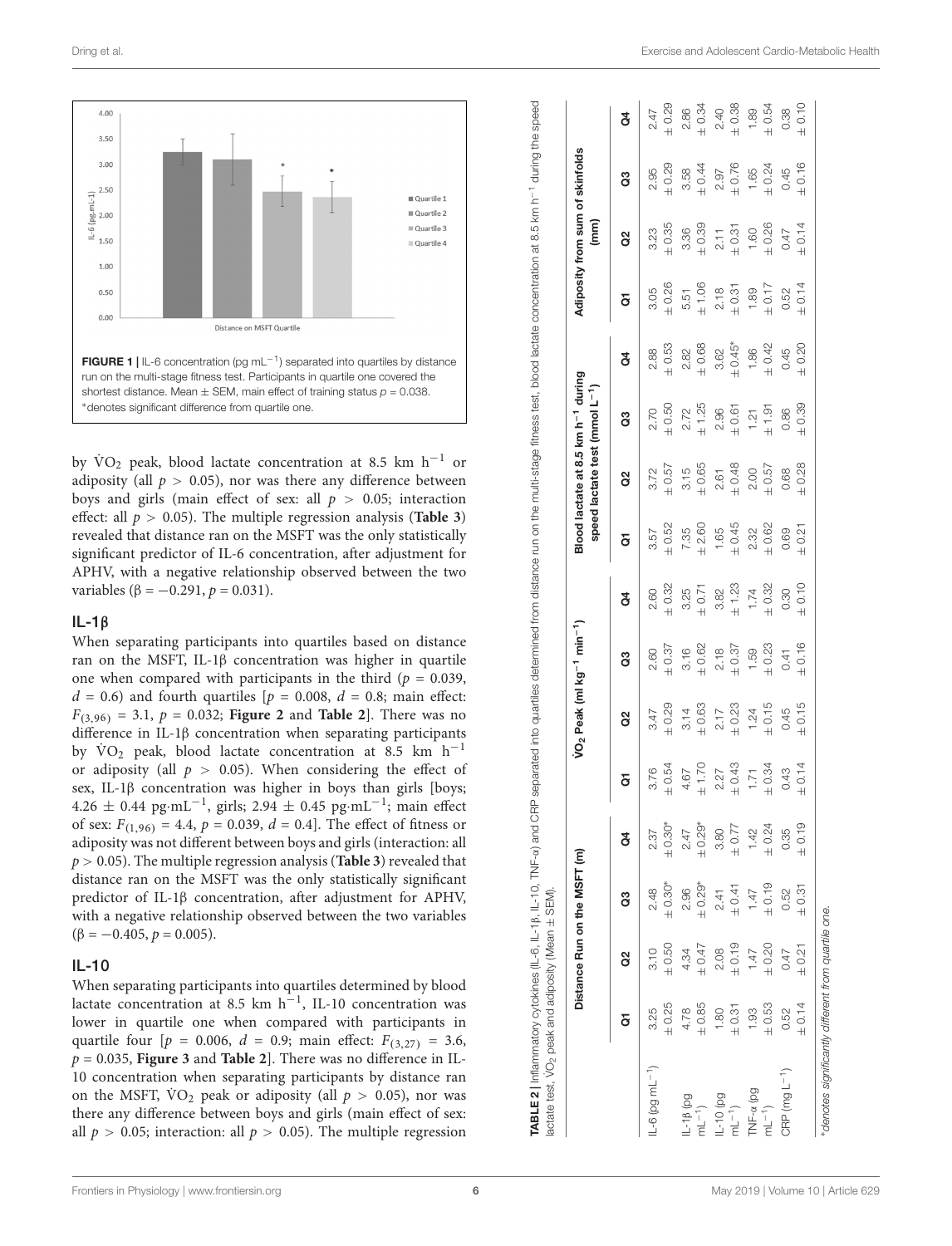|                                      |            | Distance run on MSFT (m) |            |            | $VO2$ peak test (ml kg <sup>-1</sup> min <sup>-1</sup> ) |       |            | Adiposity from sum of skinfolds (mm) |            |
|--------------------------------------|------------|--------------------------|------------|------------|----------------------------------------------------------|-------|------------|--------------------------------------|------------|
|                                      | $R^2$ adj. | β                        | p          | $R^2$ adi. | β                                                        | р     | $R^2$ adj. | β                                    | р          |
| $IL-6$ (pg m $L^{-1}$ )              | 0.085      | $-0.291$                 | $0.031*$   | 0.035      | 0.060                                                    | 0.800 | $-0.004$   | $-0.005$                             | 0.978      |
| IL-1β (pg mL <sup>-1</sup> )         | 0.164      | $-0.405$                 | $0.005*$   | 0.244      | 0.313                                                    | 0.106 | 0.004      | 0.004                                | 0.981      |
| $IL-10$ (pg m $L^{-1}$ )             | 0.108      | 0.325                    | $0.021*$   | 0.134      | 0.151                                                    | 0.419 | 0.118      | 0.173                                | 0.419      |
| TNF- $\alpha$ (pq mL <sup>-1</sup> ) | 0.098      | 0.167                    | 0.397      | 0.054      | 0.107                                                    | 0.489 | 0.120      | 0.178                                | 0.420      |
| Blood glucose (mmol $L^{-1}$ )       | 0.297      | $-0.545$                 | $< 0.001*$ | $-0.113$   | $-0.145$                                                 | 0.390 | 0.152      | 0.190                                | 0.246      |
| Plasma insulin (mU $L^{-1}$ )        | $-0.079$   | $-0.097$                 | 0.563      | $-0.150$   | $-0.172$                                                 | 0.269 | 0.266      | 0.515                                | $< 0.001*$ |
| <b>HOMA</b>                          | $-0.096$   | $-0.127$                 | 0.488      | $-0.105$   | $-0.122$                                                 | 0.450 | 0.256      | 0.506                                | $< 0.001*$ |
| Systolic blood pressure (mmHq)       | 0.060      | $-0.091$                 | 0.666      | $-0.025$   | $-0.102$                                                 | 0.855 | 0.31       | 0.142                                | 0.825      |
| Diastolic blood pressure (mmHq)      | 0.094      | 0.135                    | 0.472      | 0.000      | 0.000                                                    | 0.998 | 0.067      | 0.259                                | $0.042*$   |
| Mean arterial pressure (mmHq)        | 0.115      | 0.163                    | 0.383      | $-0.018$   | $-0.023$                                                 | 0.892 | 0.088      | 0.332                                | $0.011*$   |

<span id="page-6-0"></span>TABLE 3 | Standardized regression summary for distance run on the MSFT, VO<sub>2</sub> peak, and adiposity with individual risk factors.

<sup>∗</sup>denotes significant relationship.

analysis (**[Table 3](#page-6-0)**) revealed that distance ran on the MSFT was the only statistically significant predictor of IL-10 concentration, after adjustment for APHV, with a positive relationship observed between the two variables ( $\beta = 0.325$ ,  $p = 0.021$ ).

#### TNF-α and CRP

When separating participants into quartiles by distance covered on the MSFT,  $\rm \dot{V}O_2$  peak, blood lactate concentration at 8.5 km h −1 and adiposity there was no difference in TNF-α or CRP concentration across quartiles (all  $p > 0.05$ , **[Table 2](#page-5-1)**). Furthermore, there was no difference between boys and girls (main effect of sex: all  $p > 0.05$ ; interaction: all  $p > 0.05$ ). Multiple regression revealed no statistically significant predictors of TNF-α or CRP concentration (**[Table 3](#page-6-0)**).

### Blood Glucose, Plasma Insulin Concentration and HOMA Fasting Blood Glucose

When separating participants into quartiles determined by distance ran on the MSFT, blood glucose concentration was higher in quartile one when compared with quartile two  $(p = 0.025, d = 0.5)$ , three  $(p < 0.001, d = 1.1)$  and four  $[p < 0.001,$  $d = 1$ ; main effect:  $F_{(3,110)} = 7.1$ ,  $p < 0.001$ ; [Table 4](#page-7-1)]. When separating participants into  $\rm \dot{V}O_2$  peak quartiles, blood glucose concentration was higher in quartile one when compared with participants in the fourth quartile  $[p = 0.001, d = 1.1; \text{ main}]$ effect:  $F_{(3,68)} = 3.9$ ,  $p = 0.013$ ; **[Table 4](#page-7-1)**. When considering the effect of sex there was no difference between boys and girls (main effect of sex: all  $p > 0.05$ ; interaction: all  $p > 0.05$ ). The multiple regression analysis (**[Table 3](#page-6-0)**) revealed that distance ran on the MSFT was the only statistically significant predictor of blood glucose concentration, after adjustment for APHV, with a negative relationship observed (β =  $-0.545$ ,  $p < 0.001$ ).

When separating participants into adiposity quartiles, blood glucose concentration was higher in quartile one when compared with participants in quartile four  $[p = 0.012, d = 0.6; \text{ main effect:}]$  $F_{(3,115)} = 3.0, p = 0.035$ ; **[Table 4](#page-7-1)**. Participants in quartile two also had higher blood glucose concentration when compared with quartile four (second quartile;  $p = 0.011$ ,  $d = 0.5$ ). There was no difference in blood glucose concentration across all quartiles between boys and girls (main effect of sex:  $p = 0.637$ ). There was an effect of adiposity on sex [interaction:  $F_{(3,115)} = 3.4$ ,  $p = 0.019$ , in that girls in the first quartile had higher blood glucose concentration (4.81  $\pm$  0.59 mmol L<sup>-1</sup>) when compared with quartiles two (4.12  $\pm$  0.44 mmol L<sup>-1</sup>,  $p = 0.001$ ,  $d = 1.3$ ), third (4.23  $\pm$  0.52 mmol L<sup>-1</sup>,  $p = 0.004$ ,  $d = 1$ ) and four  $(4.14 \pm 0.46 \text{ mmol L}^{-1}, p = 0.001, d = 1.3)$ . There was no difference in blood glucose concentration across adiposity quartiles in boys (all  $p > 0.05$ ).

#### Fasting Plasma Insulin

When separating participants into quartiles determined by distance ran on the MSFT, plasma insulin concentration was higher in quartile one when compared with participants in quartiles three ( $p = 0.005$ ,  $d = 0.8$ ) and four [ $p < 0.001$ ,  $d = 1$ ; main effect:  $F_{(3,102)} = 5.5$ ,  $p = 0.002$ ; **[Table 4](#page-7-1)**]. When separating participants into quartiles determined by  $\rm \dot{V}O_2$  peak, plasma insulin concentration was higher in participants in quartile one when compared with participants in quartiles three ( $p = 0.009$ ,  $d = 0.7$ ) and four [ $p < 0.001$ ,  $d = 1$ ; main effect:  $F_{(3.62)} = 5.8$ ,



<span id="page-6-1"></span>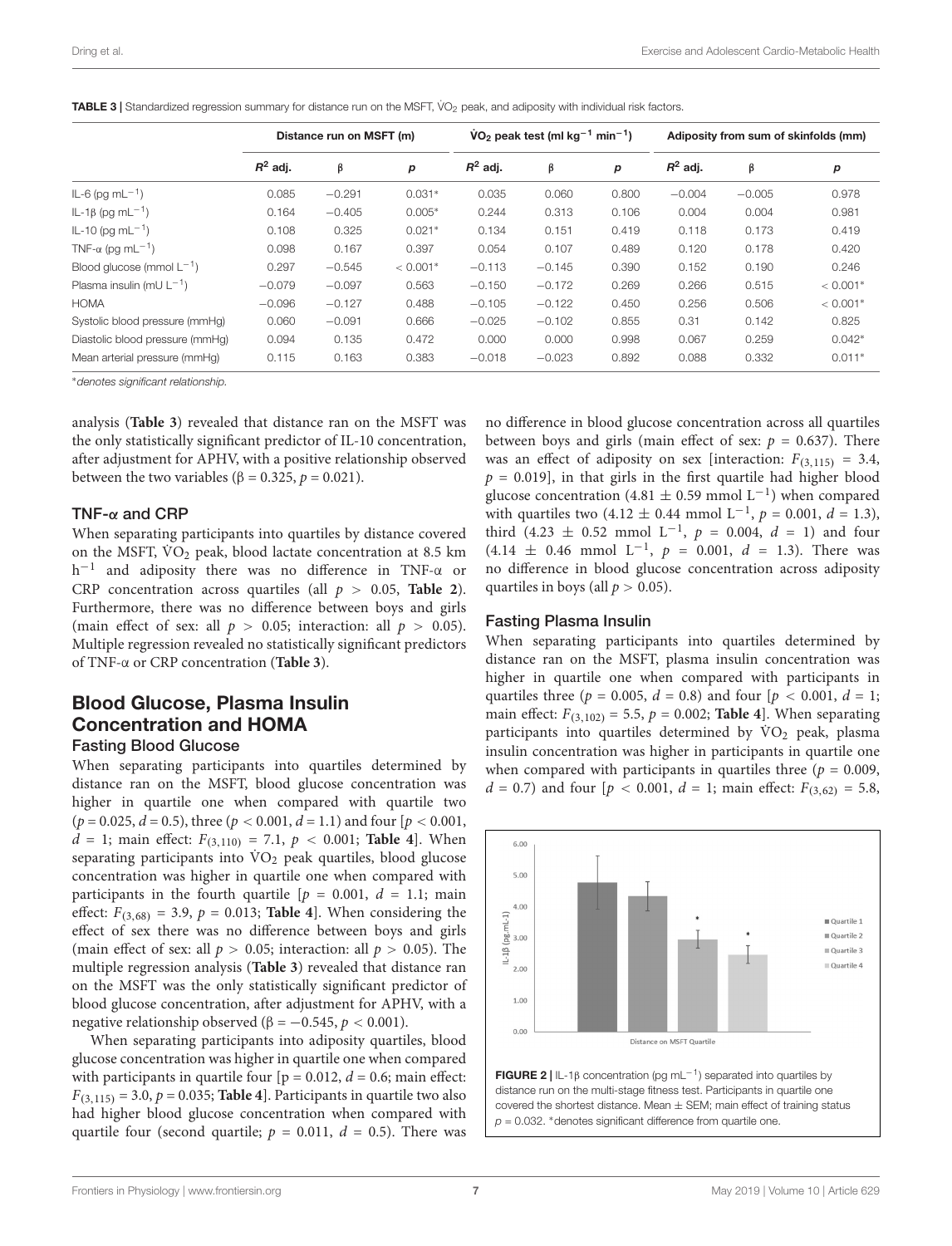

<span id="page-7-0"></span> $p = 0.002$ ; **[Table 4](#page-7-1)**]. Participants in quartile two also had higher plasma insulin concentrations when compared with quartile four  $(p = 0.009, d = 0.7)$ . When separating participants into quartiles determined from blood lactate concentration at 8.5 km  $h^{-1}$ , plasma insulin concentration was higher in quartile one when compared with participants in quartile four  $[p = 0.012, d = 0.9;$ main effect:  $F_{(3,28)} = 3.8$ ,  $p = 0.043$ ; **[Table 3](#page-6-0)**]. When considering the effect of sex, plasma insulin concentration was higher in girls  $(7.73 \pm 0.58 \text{ mU} \text{ L}^{-1})$  than boys [boys; 6.05  $\pm$  0.55 mU L<sup>-1</sup>; main effect of sex:  $F_{(1,101)} = 4.4$ ,  $p = 0.037$ ,  $d = 0.4$ ; yet, the effect of fitness did not differ between boys and girls (interaction: all  $p > 0.05$ ).

When separating participants into quartiles determined by adiposity, plasma insulin concentration was higher in quartile one when compared with participants in quartiles two ( $p = 0.003$ ,  $d = 0.9$ ), three ( $p = 0.044$ ,  $d = 0.6$ ) and four [ $p = 0.004$ ,  $d = 0.8$ ; main effect:  $F_{(3,105)} = 4.0, p = 0.010$ ; **[Table 4](#page-7-1)**]. When considering the effect of sex, plasma insulin concentration was higher in girls [7.59  $\pm$  0.56 mU L<sup>-1</sup> vs. 5.86  $\pm$  0.57 mU L<sup>-1</sup>; main effect of sex:  $F_{(1,105)} = 4.7$ ,  $p = 0.033$ ,  $d = 0.4$ . There was an effect of adiposity on sex [interaction:  $F_{(3,105)} = 3.5$ ,  $p = 0.018$ ], in that girls having the highest adiposity had higher plasma insulin concentrations than boys in the same quartile [boys; 6.15 ± 0.82 mU L<sup>-1</sup>, girls; 11.81 ± 1.67 mU L<sup>-1</sup>,  $F_{(1,97)} = 12.9$ ,  $p < 0.001$ ,  $d = 1$ . Girls in quartile one had increased plasma insulin concentration when compared with girls in quartiles two  $(6.56 \pm 0.86 \text{ mU L}^{-1}, p < 0.001, d = 1.2)$  three  $(6.85 \pm 0.57 \text{ mU})$ L<sup>-1</sup>,  $p = 0.002$ ,  $d = 1.1$ ) and four  $(5.11 \pm 0.57 \text{ mU L}^{-1})$  $p < 0.001$ ,  $d = 1.4$ ). There was no difference in plasma insulin concentration in boys across quartiles (all  $p > 0.05$ ). The multiple regression analysis (**[Table 3](#page-6-0)**) revealed that adiposity was the only statistically significant predictor of plasma insulin concentration, after adjustment for APHV, with a positive relationship observed between the two variables ( $\beta = 0.515$ ,  $p < 0.001$ ).

#### **HOMA**

<span id="page-7-1"></span>When separating participants into quartiles determined by distance ran on the MSFT, HOMA was higher in quartile one when compared with participants in quartiles two ( $p = 0.002$ ,

|                                    |               | Distance run on the MSFT (m) |                |                |                 | VO <sub>2</sub> Peak (ml kg <sup>-1</sup> min <sup>-1</sup> ) |               |               |               | Blood lactate at 8:5 km h <sup>-1</sup> during<br>speed lactate test (mmol L <sup>-1</sup> ) |               |               |               | (mm)          | Adiposity from Sum of Skinfolds |                    |
|------------------------------------|---------------|------------------------------|----------------|----------------|-----------------|---------------------------------------------------------------|---------------|---------------|---------------|----------------------------------------------------------------------------------------------|---------------|---------------|---------------|---------------|---------------------------------|--------------------|
|                                    | ā             | g                            | ဒိ             | ð              | ā               | g                                                             | ဗွ            | đ             | ā             | g                                                                                            | ဗွ            | ğ             | ā             | g             | ဒိ                              | ð                  |
| <b>Blood Glucose</b>               | 4.60          | 4.35                         | 4.08           | 4.11           | 4.63            | 4.32                                                          | 4.25          | 4.00          | 4.48          | 4.32                                                                                         | 4.36          | 3.82          | 4.54          | 4.27          | 4.19                            | 4.20               |
| $(mmol L^{-1})$                    | 0.44          | $\pm 0.48*$                  | $± 0.44*$      | $\pm 0.53*$    | $\pm 0.58$      | $\pm 0.57$                                                    | $\pm 0.49$    | $+0.54*$      | $\pm 0.52$    | $\pm 0.65$                                                                                   | $\pm 0.78$    | $\pm 0.53$    | $\pm 0.68$    | $+0.44$       | $\pm 0.56$                      | $± 0.44**$         |
| Plasma Insulin                     | 8.99          | 6.71                         | 5.60           | 4.86           | 8.49            | 7.07                                                          | 5.18          | 4.02          | 7.00          | 5.60                                                                                         | 6.23          | 3.51          | 9.08          | 5.55          | 6.68                            | 5.70               |
| $(mUL^{-1})$                       | ±1.04         | $\pm 0.76$                   | $\pm 0.54*$    | $\pm 0.82*$    | ± 1.24          | $\pm 0.66$                                                    | $+0.63*$      | $+0.54**$     | $\pm$ 0.87    | $\pm 0.90$                                                                                   | $\pm 0.67$    | $+0.88*$      | $\pm$ 1.07    | $±0.69*$      | $± 0.74*$                       | $+0.80*$           |
| HOMA                               | 2.00          | 1.22                         | 1.21           | 0.78           | 1.81            | 1.48                                                          | 0.90          | 0.78          | 1.35          | $1.61$                                                                                       | $1.01$        | 0.60          | 1.90          | 1.14          | 1.20                            | $\overline{1}$ .01 |
|                                    | $\pm 0.68$    | $±0.18*$                     | $+0.18*$       | $+0.18*$       | ± 0.32          | $\pm 0.18$                                                    | $*80.04*$     | $+0.13**$     | $\pm 0.14$    | $\pm$ 0.17                                                                                   | $\pm 0.13$    | $\pm 0.21$    | $\pm 0.27$    | $± 0.14*$     | $+0.15*$                        | $+0.12*$           |
| Systolic blood                     | 112           | 112                          | $\frac{1}{11}$ | $\frac{1}{11}$ | $\overline{11}$ | 108                                                           | 110           | 110           | 104           | $\overline{11}$                                                                              | 106           | 113           | 115           | 109           | 112                             | $110$              |
| pressure (mmHg)                    | $\frac{2}{3}$ | $\frac{2}{1}$                | $\frac{2}{1}$  | $\frac{2}{3}$  | $\frac{2}{1}$   | $\frac{2}{1}$                                                 | $\frac{2}{1}$ | $\frac{3}{4}$ | $\frac{2}{1}$ | $\frac{1}{2}$                                                                                | $\frac{1}{2}$ | $\frac{3}{4}$ | $\frac{2}{1}$ | $\frac{2}{1}$ | $\frac{1}{2}$                   | $\frac{2}{1}$      |
| pressure (mmHg)<br>Diastolic blood | $69 \pm 2$    | $67 \pm 1$                   | $70 \pm 1$     | $73 \pm 1$     | $70 + 2$        | $72 \pm 2$                                                    | $-188$        | $65 \pm 1$    | $74 \pm 1$    | $70 + 2$                                                                                     | $-140$        | $-140$        | $73 \pm 1$    | $72 \pm 2$    | $67 \pm 1*$                     | $69 \pm 1*$        |
| pressure (mmHg)<br>Mean arterial   | $86 \pm 2$    | $84 \pm 1$                   | $82 \pm 1$     | $83 \pm 1$     | $83 \pm 2$      | $84 \pm 1$                                                    | $82 \pm 1$    | $1 \pm 08$    | $84 \pm 1$    | $83 + 2$                                                                                     | $79 \pm 2$    | $83 + 1$      | $87 \pm 1$    | $83 \pm 1*$   | $82 \pm 1*$                     | $83 \pm 1*$        |

TABLE 4 | Cardio-metabolic risk factors including blood glucose, plasma insulin, HOMA and blood plones into quartiles determined from on the multi-stage fitness test, blood lactate

TABLE 4 | Cardio-metabolic risk factors including blood glucose, plasma insulin, HOMA and blood pressure separated into quartiles determined from distance run on the multi-stage fitness test, blood lactate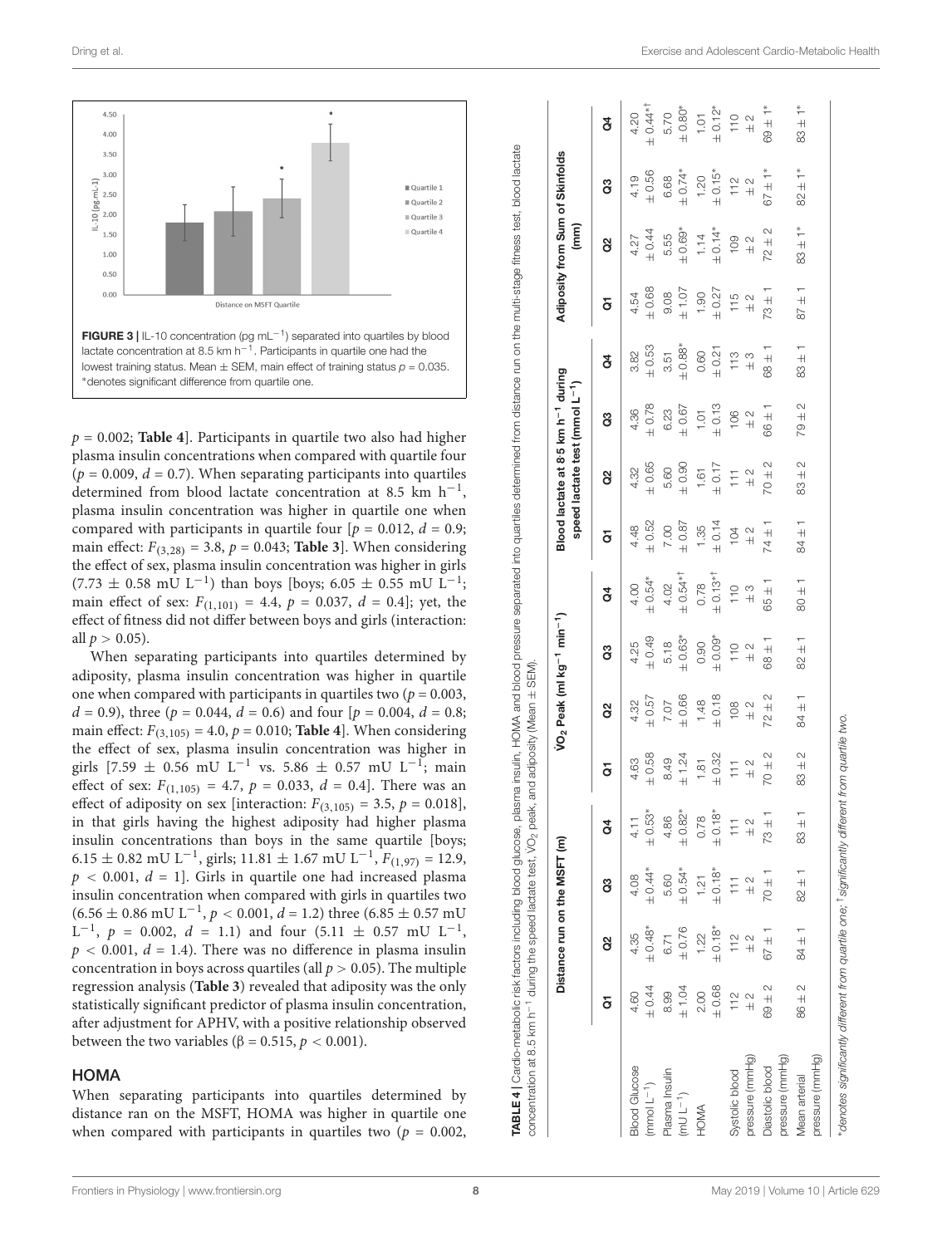$d = 0.8$ ), three (p = 0.002,  $d = 0.8$ ) and four [p < 0.001,  $d = 1.4$ ; main effect:  $F_{(3,101)} = 9.4$ ,  $p < 0.001$ ; [Table 4](#page-7-1)]. When separating participants into fitness quartiles determined by  $\rm \ddot{V}O_{2}$ peak, HOMA was higher in quartile one when compared with participants in quartiles three ( $p = 0.003$ ,  $d = 0.8$ ) and four  $[p = 0.001, d = 1.1; \text{ main effect: } F_{(3,60)} = 5.7, p = 0.002;$ **[Table 3](#page-6-0)**]. Participants in quartile two also had increased HOMA when compared with participants in quartile four ( $p = 0.019$ ,  $d = 0.7$ ). When considering the effect of sex, HOMA was higher in girls (1.50  $\pm$  0.13) than boys [1.14  $\pm$  0.12; main effect of sex:  $F_{(1,99)} = 4.1, p = 0.046, d = 0.4$ , yet the effect of VO<sub>2</sub> peak on HOMA did not differ between boys and girls (all  $p > 0.05$ ). When separating participants into quartiles by blood lactate concentration at 8.5 km h−<sup>1</sup> there was no difference in HOMA across quartiles (all p > 0.05, **[Table 4](#page-7-1)**).

When separating participants into quartiles determined by adiposity, HOMA was higher in quartile one when compared with participants in quartiles two ( $p = 0.002$ ,  $d = 0.9$ ), three  $(p = 0.005, d = 0.8)$  and four  $[p < 0.001, d = 1;$  main effect:  $F_{(3,103)} = 5.6$ ,  $p = 0.001$ ; **[Table 4](#page-7-1)**]. When considering the effect of sex, HOMA was higher in girls  $[1.52 \pm 0.12$  vs. 1.10  $\pm$  0.12; main effect of sex:  $F_{(1,103)} = 5$ . 9,  $p = 0.017$ ,  $d = 0.5$ ]. There was also an effect of adiposity on sex [interaction:  $F_{(3,103)} = 4.0, p = 0.010, d = 1.5$ ], in that girls in quartile one had higher HOMA (2.58  $\pm$  0.44) than their male counterparts (1.22  $\pm$  0.19). Girls with the highest adiposity also had increased HOMA when compared with girls in quartiles two  $(1.36 \pm 0.19, p = 0.001, d = 0.9)$ , third  $(1.18 \pm 0.25,$  $p \sim 0.001, d = 1.1$  and four  $(0.94 \pm 0.15, p \sim 0.001,$  $d = 1.3$ ). There was no difference in HOMA across adiposity quartiles in boys (all  $p > 0.05$ ). The multiple regression analysis (**[Table 3](#page-6-0)**) revealed that adiposity was the only statistically significant predictor of HOMA, after adjustment for APHV, with a positive relationship observed between the two variables  $(\beta = 0.506, p < 0.001).$ 

### Blood Pressure

#### Systolic Blood Pressure

When separating participants into quartiles based on distance ran during the MSFT,  $\rm \dot{VO}_2$  peak and blood lactate concentration at 8.5 km h<sup>-1</sup> during the speed lactate test or adiposity, there was no difference in systolic blood pressure (all  $p > 0.05$ , **[Table 4](#page-7-1)**). When considering the effect of sex there was no difference in systolic blood pressure between boys and girls (main effect of sex: all  $p > 0.05$ ; interaction: all  $p > 0.05$ ). The regression model for systolic blood pressure identified no statistically significant predictors.

#### Diastolic Blood Pressure

When separating participants into adiposity quartiles, diastolic blood pressure was higher in quartile one when compared with participants in quartiles three ( $p = 0.003$ ,  $d = 0.7$ ) and four  $[p = 0.046, d = 0.5; \text{ main effect: } F_{(3,116)} = 3.3,$  $p = 0.023$ ; **[Table 4](#page-7-1)**. There was no difference in diastolic blood pressure across quartiles when participants were separated by distance ran during the MSFT, VO<sub>2</sub> peak and blood lactate concentration at 8.5 km h<sup>-1</sup> during the speed lactate test (all  $p > 0.05$ ), nor was there any difference between boys and girls (main effect of sex: all  $p > 0.05$ ; interaction: all  $p > 0.05$ ). The multiple regression analysis (**[Table 3](#page-6-0)**) revealed that adiposity was the only statistically significant predictor of diastolic blood pressure, after adjustment for APHV, with a positive relationship between the two variables  $(\beta = 0.259, p = 0.042).$ 

#### Mean Arterial Pressure

When separating participants into adiposity quartiles, mean arterial pressure was higher in quartile one when compared with quartiles two ( $p = 0.021$ ,  $d = 0.6$ ), three ( $p = 0.004$ ,  $d = 0.7$ ) and four  $[p = 0.017, d = 0.6;$  main effect:  $F_{(3,116)} = 3.5, p = 0.018;$  **[Table 4](#page-7-1)**. There was no difference in mean arterial pressure when participants were separated by distance ran during the MSFT,  $\dot{V}O_2$  peak or blood lactate concentration at 8.5 km  $h^{-1}$  during the speed lactate test (all  $p > 0.05$ ), nor was there any difference between boys and girls (main effect of sex: all  $p > 0.05$ ; interaction: all  $p > 0.05$ ). The multiple regression analysis (**[Table 3](#page-6-0)**) revealed that adiposity was the only statistically significant predictor of mean arterial pressure, after adjustment for APHV, with a positive relationship observed between the two variables  $(\beta = 0.322, p = 0.011).$ 

### **DISCUSSION**

The primary finding of the present study was that adolescents categorized below the 25th centile for distance ran on the MSFT in the current dataset exhibited increased concentrations of pro-inflammatory cytokines IL-6 and IL-1β and reduced concentrations of the anti-inflammatory mediator IL-10 when compared with those categorized above the 25th centile. The present study is the first to report that distance ran on the MSFT and the blood lactate response to exercise were the only measures to influence inflammatory cytokine concentrations in adolescents, both of which are deemed more sensitive measures of an individual's physical capacity to perform prolonged exercise. In addition, the multiple regression revealed that the MSFT was the only significant predictor of inflammation in adolescents (with no relationship observed for  $\rm \dot{VO}_2$  peak or adiposity). Furthermore, adolescents categorized below the 25th percentile with the lowest distance ran on the MSFT and  $\rm \dot{VO}_2$  peak exhibited increased metabolic risk factors (including fasted blood glucose, plasma insulin and HOMA), whilst adolescents with the highest adiposity also presented with increased diastolic and mean arterial blood pressure compared to adolescents in all other quartiles. These findings emphasize the importance of enhancing the physical capacity to perform prolonged exercise, as evidenced by performance on the MSFT, and maintaining a healthy body composition during adolescence in order to attenuate the risk of developing early onset cardiovascular disease and type 2 diabetes.

Adolescents with the lowest MSFT performance in the present study exhibited increased concentrations of pro-inflammatory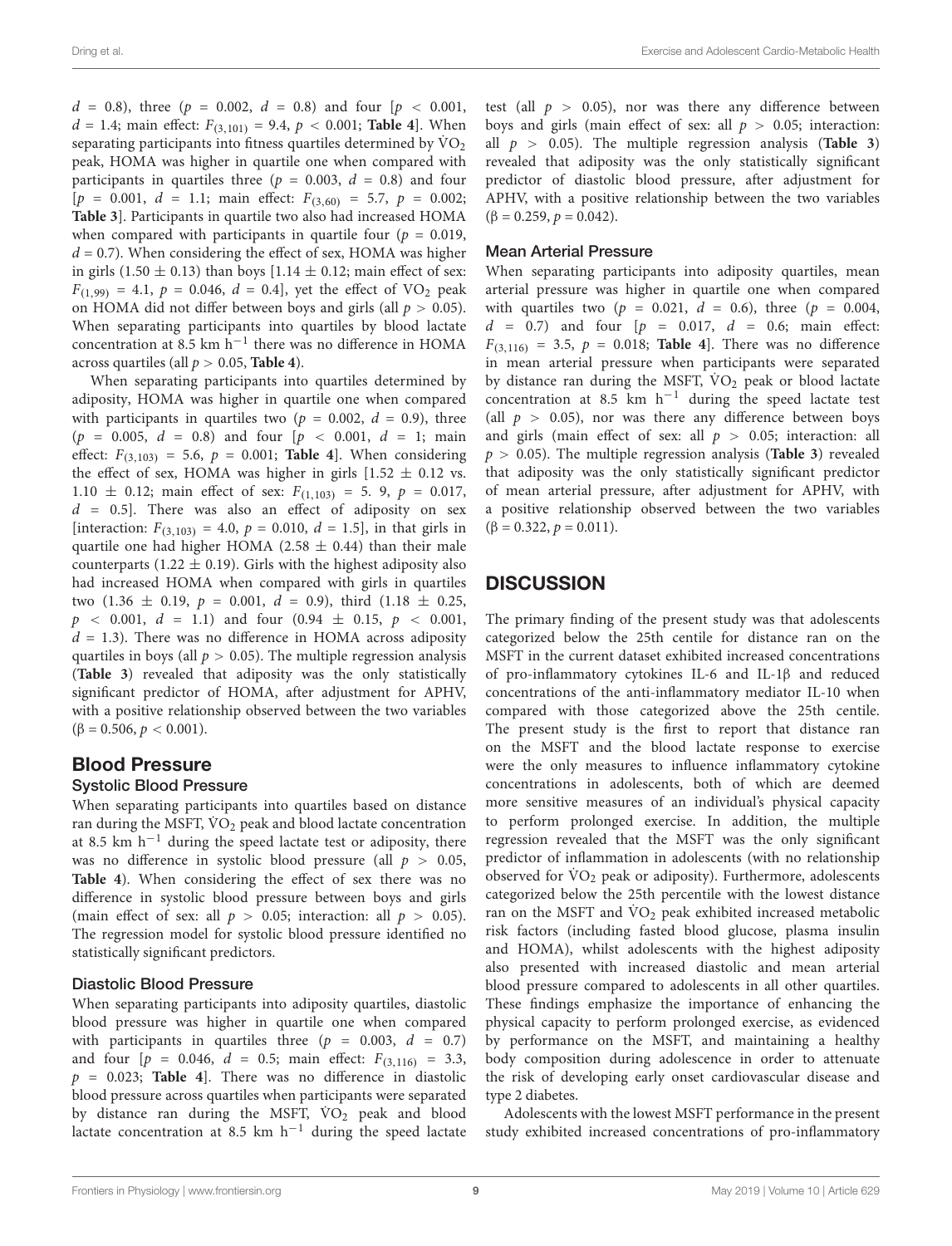cytokines IL-6 and IL-1β, and reduced concentrations of anti-inflammatory mediator IL-10 in comparison to adolescents in all other quartiles. These findings are novel as the present study is the first to measure a range of inflammatory cytokines that are reflective of low-grade chronic inflammation in a heterogeneous population of male and female adolescents [\(Gleeson et al.,](#page-11-2) [2011\)](#page-11-2). The finding that adolescents with the lowest physical fitness have increased concentrations of pro-inflammatory mediators is consistent with previous studies, in that increased concentrations of IL-6 [\(Bugge et al.,](#page-11-9) [2012;](#page-11-9) [Buchan et al.,](#page-11-10) [2015\)](#page-11-10) and CRP [\(Buchan et al.,](#page-11-10) [2015\)](#page-11-10) are observed in participants in the lowest quartile for physical fitness. However, the present study is the first to report that participants with the lowest MSFT performance have reduced circulating levels of IL-10. These findings are in contrast to those of [Jürimäe et al.](#page-11-13) [\(2017b\)](#page-11-13) whereby IL-10 concentration was similar in female rhythmic gymnasts and untrained controls. These discrepant findings might relate to the different methods used to categorize participants, as the present study measured the participant's physical capacity to perform prolonged exercise and body composition, whereas [Jürimäe et al.](#page-11-13) [\(2017b\)](#page-11-13) categorized participants solely based on participation in rhythmic gymnastics or not. Therefore, the present study assessed the objective relationship between performance in submaximal and maximal exercise tests and anti-inflammatory mediator IL-10. Increased concentrations of IL-10 protect against risk factors for cardio-metabolic diseases, as in vitro studies report that IL-10 inhibits the synthesis of IL-1β and TNF-α which promote the development of low-grade chronic inflammation [\(Petersen and Pedersen,](#page-11-1) [2005\)](#page-11-1). As acute bouts of physical activity transiently increase IL-10 concentrations [\(Petersen and](#page-11-1) [Pedersen,](#page-11-1) [2005\)](#page-11-1), it is not surprising that participants with the lowest performance on the MSFT had significantly reduced concentrations of the potent anti-inflammatory mediator. Furthermore, there were no differences between pro- or anti-inflammatory cytokine concentrations in adolescents categorized above the 25th percentile, which is consistent with previous research [\(Buchan et al.,](#page-11-10) [2015\)](#page-11-10). These findings suggest that an enhanced physical capacity to perform prolonged exercise protects against low-grade chronic inflammation in adolescents by reducing exposure to pro-inflammatory mediators and increasing systemic concentrations of the anti-inflammatory cytokine IL-10.

Performance on the MSFT and the blood lactate response to submaximal exercise were the only measures to influence inflammation in adolescents in the present study. This finding was also observed in the multiple regression model, which revealed that distance ran on the MSFT was the only significant predictor of inflammation in adolescents, whilst  $\rm \ddot{VO}_2$  peak and adiposity were not related to inflammation. Previous studies that assessed physical fitness based on the  $\rm \dot{VO}_2$  peak test [\(Ischander et al.,](#page-11-8) [2007;](#page-11-8) [Steene-Johannessen et al.,](#page-12-1) [2013\)](#page-12-1) also reported no relationship between pro-inflammatory mediators (IL-6, TNF-α, and CRP) and physical fitness in adolescents. In contrast, inverse associations between pro-inflammatory mediators (IL-6, TNF-α, and CRP) and physical fitness have been observed when performance on the MSFT was the preferred measure of physical fitness [\(Silva et al.,](#page-12-2) [2014;](#page-12-2) [Buchan et al.,](#page-11-10) [2015\)](#page-11-10).

To the authors' knowledge, the present study is the first to have considered that the methodology used to measure an individual's capacity to perform prolonged exercise influences the relationship between physical fitness and risk factors for cardio-metabolic diseases in adolescents. The acute anti-inflammatory response stimulated post-exercise reduces low-grade chronic inflammation in adolescents if repeated regularly [\(Mendham et al.,](#page-11-4) [2015\)](#page-11-4). Increased engagement with regular physical activity improves exercise tolerance and initiates peripheral adaptations in the muscle, including enhanced efficiency of mitochondrial biogenesis, increased fat oxidation and reduced blood lactate concentration at a given exercise intensity [\(Joyne and Carsten,](#page-11-27) [2018\)](#page-11-27). The MSFT and blood lactate response to sub-maximal exercise measure such peripheral changes and are therefore considered to be sensitive to changes in the ability to perform prolonged exercise. In contrast, the  $\rm \dot{V}O_2$  peak test is limited when measuring peripheral adaptations as it is predominantly determined by central systems (cardiovascular and respiratory) that have a strong genetic predisposition [\(Joyne and Carsten,](#page-11-27) [2018\)](#page-11-27). Consequently, the MSFT and blood lactate response to sub-maximal exercise are better suited in the measurement of physical fitness specifically for metabolic risk in young people. These findings suggest that adolescents can reduce low-grade chronic inflammation by enhancing performance on the MSFT, and that improving the capacity to perform prolonged exercise is a potential therapeutic intervention to prevent the development of risk factors for cardio-metabolic diseases.

In the present study, adolescents categorized below the 25th centile for distance ran on the MSFT,  $\rm \dot{V}O_2$  peak and adiposity exhibited increased blood glucose and plasma insulin concentrations, and HOMA when compared with adolescents in all other quartiles. The participants categorized below the 25th centile for HOMA, the chosen measure of insulin resistance in the present study, were above the reference cut off values for insulin resistance  $(>1.65$  in girls and  $>1.9$  in boys) in healthy young people [\(Rocco et al.,](#page-12-9) [2011\)](#page-12-9). Whereas, participants categorized above the 25th centile were below the reference cut off values for insulin resistance. These findings are in conjunction with [Silva et al.](#page-12-2) [\(2014\)](#page-12-2) whereby increased adiposity and reduced maximal oxygen uptake increased metabolic risk (calculated from traditional risk factors including; blood pressure, blood glucose, triglyceride and HDL cholesterol) in adolescents. The multiple regression model in the current study showed that adiposity was the best predictor for metabolic risk factors (plasma insulin and HOMA) and blood pressure in adolescents. This finding is consistent with previous research in adults, which reported the sum of skinfold thickness to be the strongest predictor of insulin resistance [\(Abate et al.,](#page-11-28) [1995\)](#page-11-28). Studies in rodents reported that increasing adiposity drives an influx of free fatty acids, which deactivate insulin receptors and reduce insulin sensitivity [\(Capurso and Capurso,](#page-11-29) [2012\)](#page-11-29). The findings of the present study indicate that adolescents, categorized with the highest adiposity are more insulin resistant than participants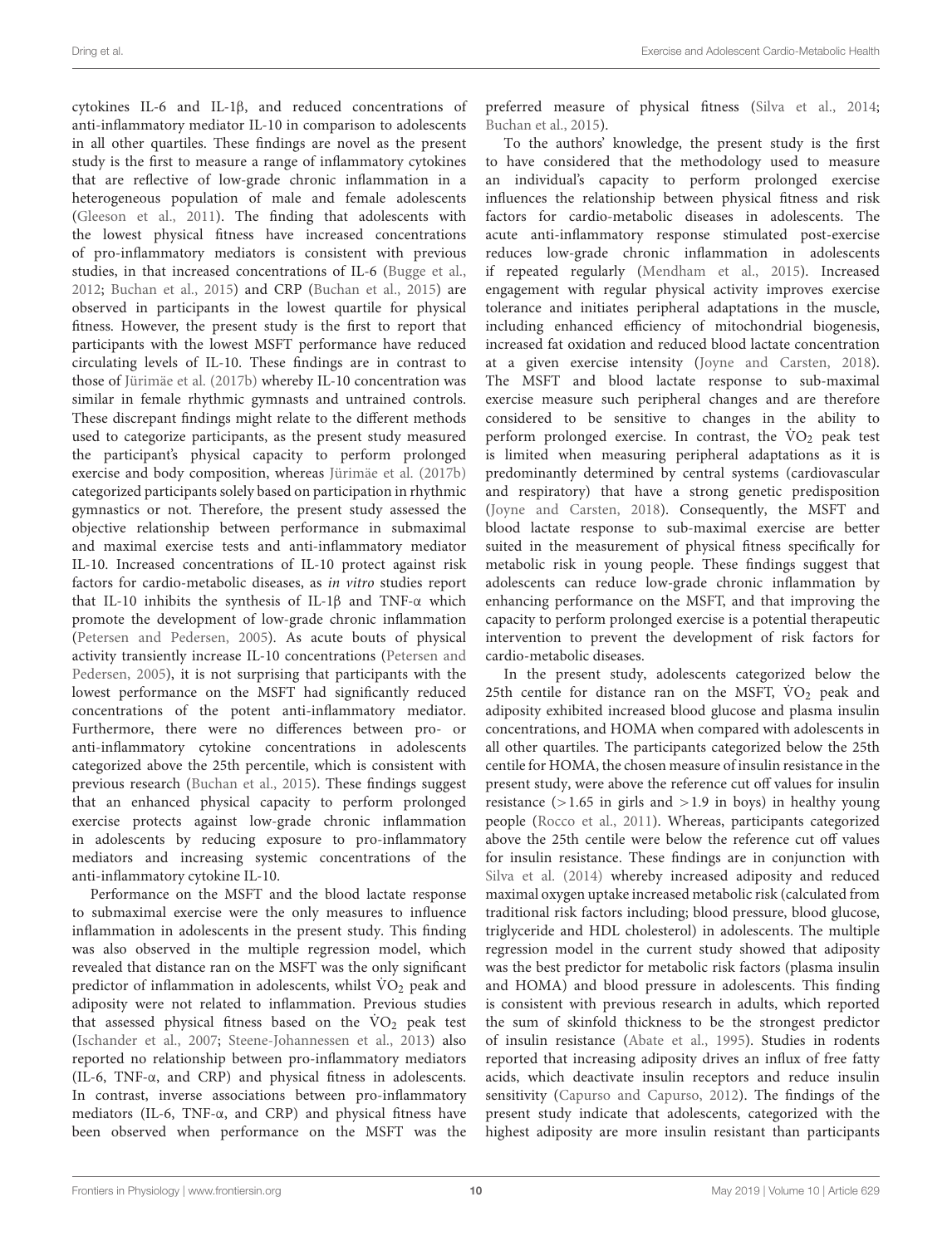with lower adiposity in all other quartiles. Similarly, [Paradis](#page-11-30) [et al.](#page-11-30) [\(2004\)](#page-11-30) observed an association between adiposity and both systolic and diastolic blood pressure in adolescents, yet the present study is the first to report the association between adiposity and mean arterial pressure in this population. The mechanisms relating adiposity with higher blood pressure in young people are relatively unknown, with disturbances in autonomic function being a potential mechanism [\(Paradis et al.,](#page-11-30) [2004\)](#page-11-30). These findings emphasize the importance of maintaining a healthy body composition in conjunction with enhancing physical performance to reduce the presence of risk factors for cardio-metabolic diseases in adolescents and slow the progression of chronic diseases, such as type 2 diabetes.

The present study also reports that girls with the highest adiposity had elevated plasma insulin concentration and reduced insulin sensitivity (HOMA) when compared with their male counterparts (boys categorized below the 25th centile for adiposity). These findings may be explained by the significantly increased adiposity of girls in quartile one when compared with boys and girls in all other quartiles (**[Table 1](#page-4-0)**). These findings also support previous studies, which have reported that girls exhibited reduced postprandial insulin sensitivity when compared with boys of the same chronological age [\(Cooper](#page-11-31) [et al.,](#page-11-31) [2017\)](#page-11-31). However, there was no difference in APHV between boys and girls in the present study and APHV was a covariate in the analysis to account for the potential confounding effects of maturation. Therefore, it is not feasible to suggest that the increased adiposity and insulin resistance observed in the girls in the present study was the result of differences in pubertal development. However, the potential confounding effect of puberty on the relationship between adiposity and insulin resistance in both males and females does warrant further research. Regardless of the mechanisms involved, it is apparent that adolescent girls with increased adiposity exhibit reduced insulin sensitivity when compared with their male counterparts. As such, future interventions should focus on promoting healthy body composition and physical fitness in adolescent girls, as the findings of the present study report that both variables can mediate improvements in insulin sensitivity.

The present study has several strengths including the measurement of a comprehensive panel of inflammatory cytokines in a heterogeneous sample of adolescents with diverse endurance capacities and adiposity, which allowed for the relationship between these variables and cardio-metabolic health to be determined. The heterogeneity of performance capacity (measured using the distance ran in the MSFT) in the present study ranged from the 30th–95th percentile for boys and the 20th–95th percentile for girls, when compared with normative data in European adolescents [\(Tomkinson et al.,](#page-12-10) [2018\)](#page-12-10). Similarly, the adiposity of the adolescents in the present study ranged from the 5th to >95th percentile for BMI, which also supports the heterogeneity of the participants recruited to the present study. The diversity of the adolescents analyzed in the present study allows for broad dissemination of the main findings of the study. However, a limitation to the present study was the lack of power for the blood lactate response to submaximal treadmill running and thus its exclusion from the multiple regression model. Therefore, future research should determine more fully the effect of the blood lactate response to exercise (as a measure of adolescent training status) on adolescent cardiometabolic health. Further limitation include the absence of measurements pertaining to the ethnicity, daily dietary habits and the typical physical activity levels of the participants. Each of these measures are potential confounders in the relationship between performance tests and the risk factors measured in the present study [\(Hardman and Stensel,](#page-11-32) [2009\)](#page-11-32). Nevertheless, given the difficulties of data collection in this age group and population the present study is the most comprehensive yet to examine fitness and the risk factors for cardio-metabolic disease in adolescents.

### **CONCLUSION**

In conclusion, the present study shows that a higher ability to perform prolonged exercise (as indicated by performance on the MSFT) in adolescents protects against the development of cardio-metabolic risk indicators that increase the likelihood of early onset cardiovascular disease and type 2 diabetes. These findings suggest that all young people can benefit from enhancing their ability to perform prolonged exercise as evidenced by the differences across quartiles based on MSFT performance. Furthermore, these findings are particularly important for those categorized below the 25th centile, as the benefits for metabolic risk factors were observed for those categorized above the 25th centile and for markers of inflammation for those above the 50th centile based on distance ran on the MSFT. Although there were also benefits of a high  $\rm \dot{VO}_2$  peak and low adiposity, these were not as marked as the benefits of enhanced performance on the MSFT. Thus, enhancing performance on the MSFT is a key factor in successfully reducing cardio-metabolic risk in young people and thus training interventions should be given substantial attention in public policy interventions for young people.

### ETHICS STATEMENT

This study was carried out in accordance with the recommendations of Nottingham Trent University's Ethical Advisory Committee with written informed consent and assent from all subjects. All subjects gave written informed consent in accordance with the Declaration of Helsinki. The protocol was approved by the Nottingham Trent University Ethical Advisory Committee.

### AUTHOR CONTRIBUTIONS

KD, SC, CS, JM, and MN designed the study and collected the data. KD, GF, and AP analyzed the data. All authors contributed to interpretation of the data, drafting and revision of the manuscript, and approved the final version of the manuscript.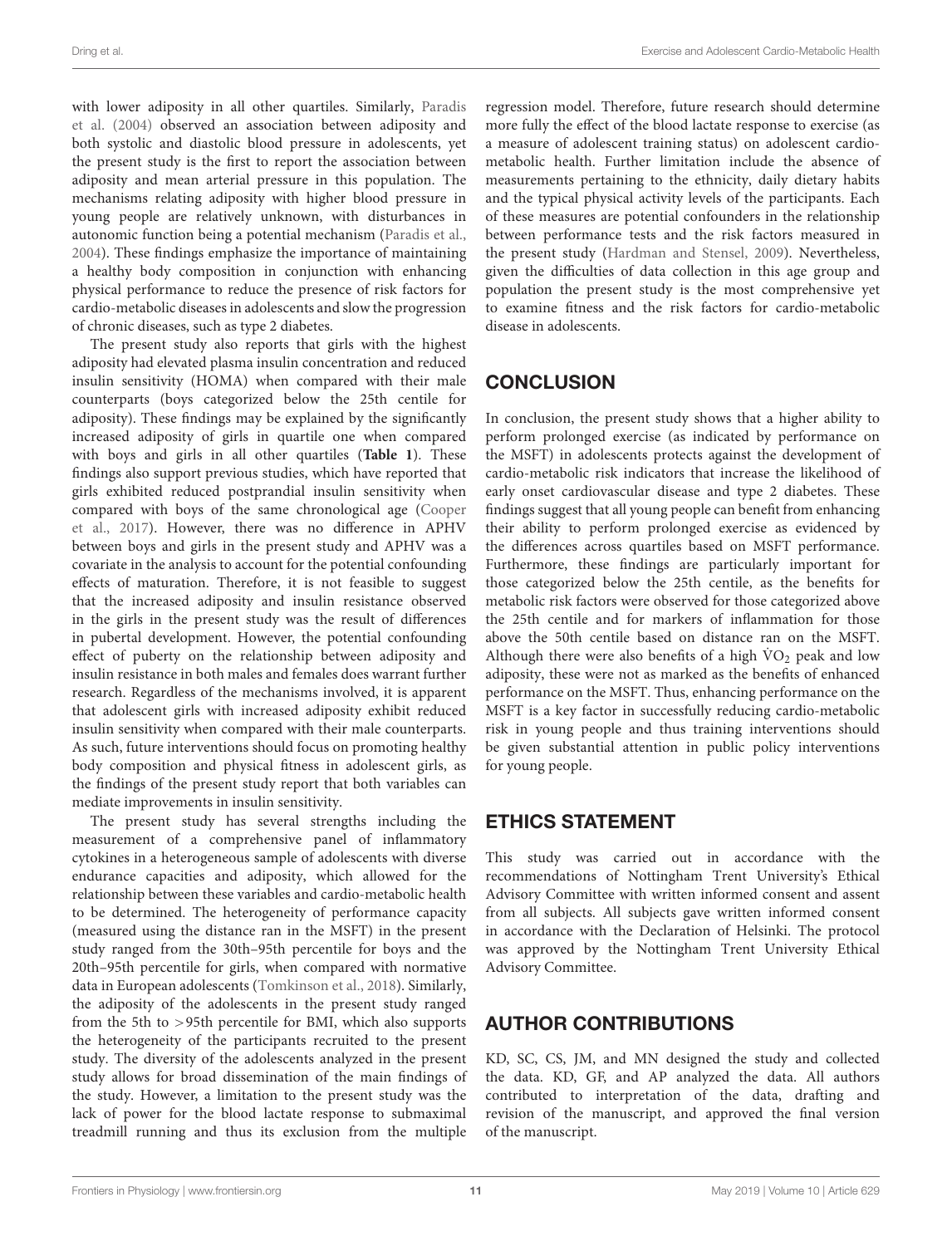### FUNDING

The John van Geest Cancer Research Centre is supported by funding from the John and Lucille van Geest Foundation. Upon publication the Nottingham Trent University library will fund open access publication fees.

### **REFERENCES**

- <span id="page-11-28"></span>Abate, N., Garg, A., Peshock, R. M., Stray-Gundersen, J., and Grundy, S. M. (1995). Relationship of generalized and regional adiposity to insulin sensitivity in men. J. Clin. Invest. 96, 88–98. [doi: 10.1172/jci118083](https://doi.org/10.1172/jci118083)
- <span id="page-11-6"></span>Alrushud, A. S., Rushton, A. B., Kanavaki, A. M., and Greig, C. A. (2017). Effect of physical activity and dietary restriction interventions on weight loss and the musculoskeletal function of overweight and obese older adults with knee osteoarthritis: a systematic review and mixed method data synthesis. BMJ Open 7:e014537. [doi: 10.1136/bmjopen-2016-014537](https://doi.org/10.1136/bmjopen-2016-014537)
- <span id="page-11-19"></span>Aziz, A. R., Yau, T. H. F., and Chuan, T. K. (2005). The 20 m multistage shuttle run test: reliability, sensitivity and its performance correlates in trained soccer players. Asian J. Exerc. Sports Sci. 2, 1–7.
- <span id="page-11-0"></span>Balagopal, P., Ferranti, S. D., Cook, S., Daniels, S. R., Gidding, S. S., Hayman, L. L., et al. (2011). Nontraditional risk factors and biomarkers for cardiovascular disease: mechanistic, research and clinical considerations for youth. A scientific statement from the American Heart Association. Circulation 23, 2749–2769. [doi: 10.1161/CIR.0b013e31821c7c64](https://doi.org/10.1161/CIR.0b013e31821c7c64)
- <span id="page-11-26"></span>Borg, G. (1998). Borg's Perceived Exertion and Pain Scales. Champaign, IL: Human Kinetics, 104.
- <span id="page-11-15"></span>Bouchard, C. (2012). Genomic predictors of trainability. Exp. Physiol. 97, 347–352. [doi: 10.1113/expphysiol.2011.058735](https://doi.org/10.1113/expphysiol.2011.058735)
- <span id="page-11-10"></span>Buchan, D. S., Boddy, L. M., Young, J. D., Cooper, S. M., Noakes, T. D., Mahoney, C., et al. (2015). Relationships between cardiorespiratory and muscular fitness with cardiometabolic risk in adolescents. Res. Sports Med. 23, 227–239. [doi: 10.1080/15438627.2015.1040914](https://doi.org/10.1080/15438627.2015.1040914)
- <span id="page-11-9"></span>Bugge, A., El-Naaman, B., McMurray, R. G., Froberg, K., Nielsen, C. H., Muller, K., et al. (2012). Inflammatory markers and clustered cardiovascular disease risk factors in Danish adolescents. Horm Resd. Paediatr. 78, 288–296. [doi: 10.1159/000345546](https://doi.org/10.1159/000345546)
- <span id="page-11-29"></span>Capurso, C., and Capurso, A. (2012). From excess adiposity to insulin resistance: the role of free fatty acids. Vascul. Pharmacol. 57, 91–97. [doi: 10.1016/j.vph.](https://doi.org/10.1016/j.vph.2012.05.003) [2012.05.003](https://doi.org/10.1016/j.vph.2012.05.003)
- <span id="page-11-31"></span>Cooper, S. B., Dring, K. J., Morris, J. G., Cousins, B. E. W., Nute, M. L., and Nevill, M. E. (2017). Sex differences in adolescents' glycaemic and insulinaemic responses to high and low glycaemic index breakfasts: a randomised control trial. Br. J. Nutr. 117, 541–547. [doi: 10.1017/S0007114517000447](https://doi.org/10.1017/S0007114517000447)
- <span id="page-11-14"></span>Coyle, E. F., Martin, W. H., Ehsani, A. A., Hagberg, J. M., Bloomfield, S. A., Sinacore, D. R., et al. (1983). Blood lactate threshold in some well-trained ischemic heart disease patients. J. Appl. Physiol. 54, 18–23. [doi: 10.1152/jappl.](https://doi.org/10.1152/jappl.1983.54.1.18) [1983.54.1.18](https://doi.org/10.1152/jappl.1983.54.1.18)
- <span id="page-11-3"></span>Dring, K. J., Cooper, S. B., Morris, J. G., Sunderland, C., Foulds, G. A., Pockley, A. G., et al. (2019). Cytokine, glycaemic and insulinemic responses to an acute bout of games-based activity in adolescents. Scand. J. Med. Sci. Sports 29, 597–605. [doi: 10.1111/sms.13378](https://doi.org/10.1111/sms.13378)
- <span id="page-11-16"></span>Edwards, A. M., Clark, N., and Macfayden, A. M. (2003). Lactate and ventilator thresholds reflect the training status of professional soccer players where maximum aerobic power is unchanged. J. Sports Sci. Med. 2, 23–29.
- <span id="page-11-11"></span>Esposito, K., and Giugliano, D. (2004). The metabolic syndrome and inflammation: association or causation? Nutr. Metab. Cardiovasc. Dis. 14, 228–232. [doi: 10.](https://doi.org/10.1016/s0939-4753(04)80048-6) [1016/s0939-4753\(04\)80048-6](https://doi.org/10.1016/s0939-4753(04)80048-6)
- <span id="page-11-20"></span>Galcheva, S. V., Iotova, V. M., Yotov, Y. T., Bernasconi, S., and Street, M. E. (2011). Circulating proinflammatory peptides related to abdominal adiposity and cardiometabolic risk factors in healthy prepubertal children. Eur. J. Endocrinol. 164, 553–558. [doi: 10.1530/EJE-10-1124](https://doi.org/10.1530/EJE-10-1124)
- <span id="page-11-2"></span>Gleeson, M., Bishop, N. C., Stensel, D. J., Lindley, M. R., Mastana, S. S., and Nimmo, M. A. (2011). The anti-inflammatory effects of exercise: mechanisms and implications for the prevention and treatment of disease. Nat. Rev. Immunol. 11, 607–615. [doi: 10.1038/nri3041](https://doi.org/10.1038/nri3041)

### ACKNOWLEDGMENTS

The authors would like to thank Trinity Roman Catholic School, Nottingham, The Long Eaton School, Derbyshire and the local football and swimming clubs in the East Midlands for being so accommodating during recruitment and data collection.

- <span id="page-11-17"></span>Grant, S. (2001). The role of blood lactate response to sub-maximal exercise in the monitoring of aerobic fitness in footballers. Insight FA Coaches Assoc. J. 2, 34–35.
- <span id="page-11-32"></span>Hardman, A. E., and Stensel, D. J. (2009). Physical Activity and Health. The Evidence Explained, Second Edn. Oxon: Routledge.
- <span id="page-11-8"></span>Ischander, M., Zaldivar, F., Eliakim, A., Nussbaum, E., Dunton, G., Leu, S. Y., et al. (2007). Physical activity, growth, and inflammatory mediators in BMI-matched female adolescents. Med. Sci. Sports Exerc. 39, 1131–1138. [doi: 10.1249/mss.](https://doi.org/10.1249/mss.0b013e318053e7a2) [0b013e318053e7a2](https://doi.org/10.1249/mss.0b013e318053e7a2)
- <span id="page-11-27"></span>Joyne, M. J., and Carsten, L. (2018). Concepts about V?O2 Max and trainability are context dependent. Exerc. Sport Sci. Rev. 46, 138–143. [doi: 10.1249/JES.](https://doi.org/10.1249/JES.0000000000000150) [0000000000000150](https://doi.org/10.1249/JES.0000000000000150)
- <span id="page-11-12"></span>Jürimäe, J., Tillmann, V., Purge, P., and Jürimäe, T. (2017a). Body composition, maximal aerobic performance and inflammatory biomarkers in endurancetrained athletes. Clin. Physiol. Funct. Imaging 37, 288–292. [doi: 10.1111/cpf.](https://doi.org/10.1111/cpf.12299) [12299](https://doi.org/10.1111/cpf.12299)
- <span id="page-11-13"></span>Jürimäe, J., Vosoberg, K., Tamm, A. L., Maasalu, K., Remmel, L., and Tillmann, V. (2017b). Body composition and inflammatory markers in pubertal girls: comparison between athletes and non-athletic controls. Eur. J. Sports Sci. 17, 867–873. [doi: 10.1080/17461391.2017.13](https://doi.org/10.1080/17461391.2017.1315177) [15177](https://doi.org/10.1080/17461391.2017.1315177)
- <span id="page-11-25"></span>Keskin, M., Kurtoglu, S., Kendirci, M., Atabek, M. E., and Yazici, C. (2005). Homeostasis model assessment is more reliable than the fasting glucose/insulin ratio and quantitative insulin sensitivity check index for assessing insulin resistance among obese children and adolescents. Pediatrics 115, e500–e503. [doi: 10.1542/peds.2004-1921](https://doi.org/10.1542/peds.2004-1921)
- <span id="page-11-21"></span>Lopez-Alcaraz, F., Toro-Equihua, M., Orta-Duarte, M., Flores-Ruelas, Y., and Sanchez-Ramirez, C. A. (2014). Higher levels of C-reactive protein associated with higher adiposity in mexican schoolchildren. Nutr. Hosp. 29, 531–536. [doi: 10.3305/nh.2014.29.3.7158](https://doi.org/10.3305/nh.2014.29.3.7158)
- <span id="page-11-4"></span>Mendham, A. E., Duffield, R., Marino, F., and Coutts, A. J. (2015). Differences in the acute inflammatory and glucose regulatory responses between smallsided games and cycling in sedentary, middle-aged men. J. Sci. Med. Sports 18, 714–719. [doi: 10.1016/j.jsams.2014.09.008](https://doi.org/10.1016/j.jsams.2014.09.008)
- <span id="page-11-22"></span>Moore, S. A., McKay, H. A., Macdonald, H., and Nettlefold, L. (2015). Enhancing a somatic maturity prediction model. Med. Sci. Sports Exerc. 47, 1755–1764. [doi: 10.1249/MSS.0000000000000588](https://doi.org/10.1249/MSS.0000000000000588)
- <span id="page-11-18"></span>Ortega, F. B., Artero, E. G., Ruiz, J. R., Vicente-Rodriguez, G., Bergman, P., Hagstromer, M., et al. (2008). Reliability of health-related physical fitness tests in European adolescents. The HELENA study. Int. J. Obes. 32, S49–S57. [doi: 10.1038/ijo.2008.183](https://doi.org/10.1038/ijo.2008.183)
- <span id="page-11-30"></span>Paradis, G., Lambert, M., O'Loughlin, J., Lavallee, C., Aubin, J., Delvin, E., et al. (2004). Blood pressure and adiposity in children and adolescents. Circulation 110, 1832–1838. [doi: 10.1161/01.cir.0000143100.](https://doi.org/10.1161/01.cir.0000143100.31752.b7) [31752.b7](https://doi.org/10.1161/01.cir.0000143100.31752.b7)
- <span id="page-11-1"></span>Petersen, A. M. W., and Pedersen, B. K. (2005). The anti-inflammatory effects of exercise. J. Appl. Physiol. 98, 1154–1162.
- <span id="page-11-7"></span>Platat, C., Wagner, A., Klumpp, T., Schweitzer, B., and Simon, C. (2006). Relationships of physical activity with metabolic syndrome features and lowgrade inflammation in adolescents. Diabetologia 49, 2078–2085. [doi: 10.1007/](https://doi.org/10.1007/s00125-006-0320-6) [s00125-006-0320-6](https://doi.org/10.1007/s00125-006-0320-6)
- <span id="page-11-24"></span>Ramsbottom, R., Brewer, J., and Williams, C. (1988). A progressive shuttle run test to estimate maximal oxygen uptake. Br. J. Sports Med. 22, 141–144. [doi: 10.1136/bjsm.22.4.141](https://doi.org/10.1136/bjsm.22.4.141)
- <span id="page-11-23"></span>Reilly, J. J., Wilson, J., and Durmin, V. (1995). Determination of body composition from skinfold thickness: a validation study. Arch. Dis. Child. 73, 305–310. [doi: 10.1136/adc.73.4.305](https://doi.org/10.1136/adc.73.4.305)
- <span id="page-11-5"></span>Rey, O., Vallier, J. M., Nicol, C., Mercier, C. S., and Maiano, C. (2017). Effects of combined vigorous interval training program and diet on body composition,